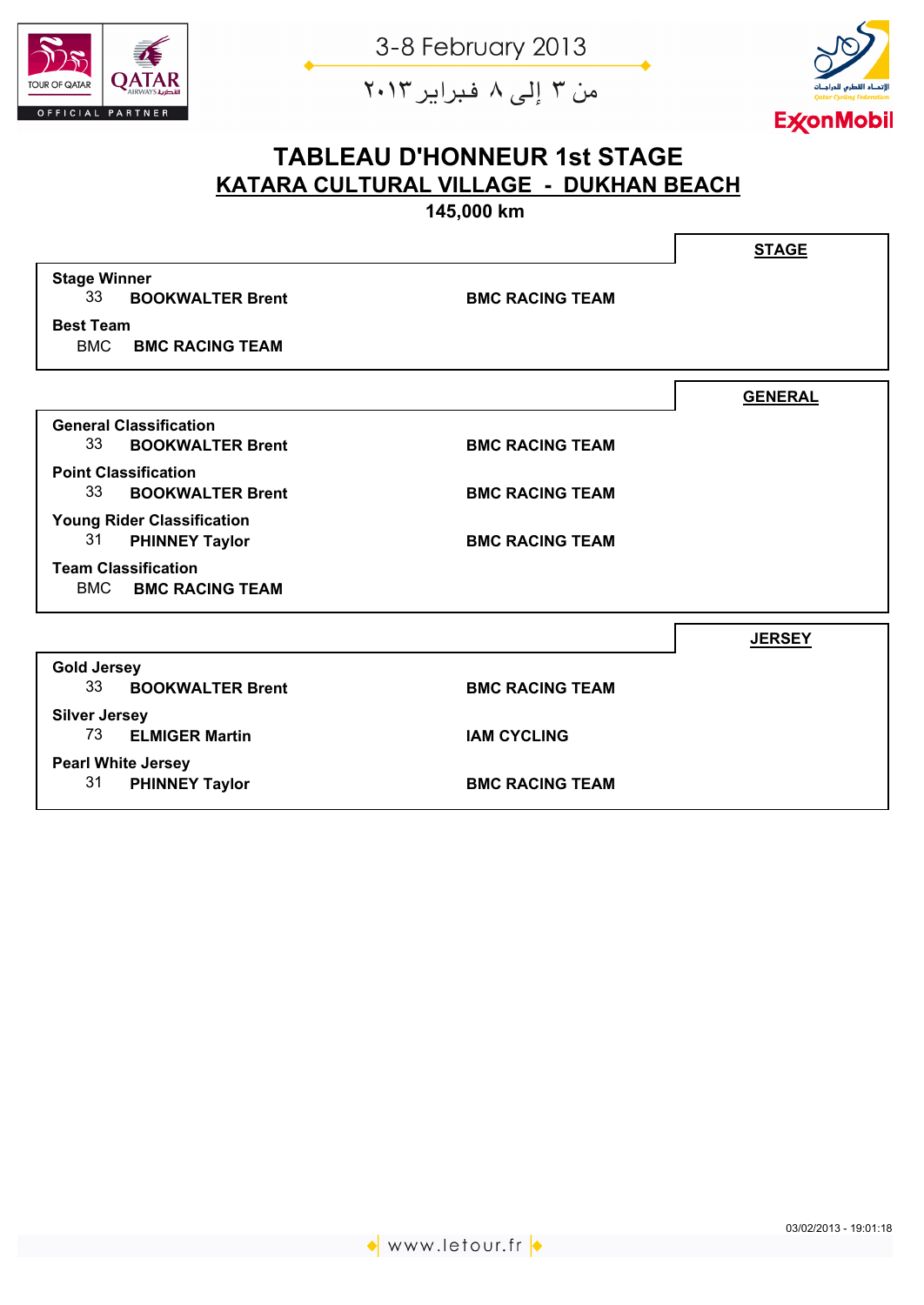

من ٣ إلى ٨ فبراير ٢٠١٣



**1 ère étape (145 Km) KATARA CULTURAL VILLAGE DUKHAN BEACH Dimanche 3 Février 2013** 

 **1st stage (145 Km) KATARA CULTURAL VILLAGE DUKHAN BEACH Sunday 3 February 2013** 

#### **BOOKWALTER ONLY JUST**

**The men's 12th edition of the Tour of Qatar started in style with an eventful first stage. Under the influence of the wind, a fantastic battle took place between the strong men of the pack. After taking off in the final kilometres of the race with two other escapees, Brent Bookwalter went on to capture his very first pro win just by the Dukhan Beach. The American takes command of the general classification and the Golden Jersey going with it.** 

#### **Stage 1: Qatara Cultural Village – Dukhan Beach, 145kms**

143 riders at the start. Sunny and windy

Two days after the ladies event, it was the men's turn to take on the Tour of Qatar. 143 riders took of from the Qatara Cultural Village in very windy conditions for a 146kms stage all the way to the east coast and Dukhan Beach. Despite quite a few attempts the pack remained bunched as it exited Doha. At km 14, under the influence of the side wind, the pack broke up into several groups with 14 men powering away, including the likes of Cavendish (OPQ), Boasson Hagen (SKY) and Phinney (BMC). But the pack bunched up together again at km 35.

The first intermediate sprint (km 40.5) was claimed by Phinney ahead of Kristoff (KAT) and Eisel (SKY). Shortly after, three riders managed to take off: Velits (OPQ), Hayman (SKY) and Dempster (TNE). Their advantage went from 2'40 at km 50 to a maximum 5.10 at km 62. Again the pack broke up into several bunches after heading south-east. While Cancellara (RLT), EIsel (SKY), Phinney (BMC), Flecha (VCD) and Bennati (TST) found themselves in a front group, Boasson Hagen was trapped in a second group and Cavendish in a third. At km 79.5, the leading three were eventually caught by the first part of the pack where Cancellara could no longer be seen after only just avoiding a fall.

With 25kms to go, the 24 leaders could enjoy a 34" advantage over the Boasson Hagen-Cancellara group and 1'22 over the Cavendish group. Eventually, just under 50 riders gathered together at the front. At km 124.5, four men powered away: Eisel, Schar (BMC), Rollin (FDJ) and Curvers (ARG). As the Cavendish group closed in on the main bunch, the leaders could enjoy a slim 15" advantage with 15 kilometres to go. The four escapees were finally caught at km 130.

The final decisive move occurred a kilometre and a half later when Rast (RLT), Bookwalter (BMC) and Elmiger (IAM) broke away. With only 5 kilometres to go, the front three had a 34'' lead, and remained under the increasing pressure of the chasing pack. A fantastic battle would then take place all the way to the finish line by the sea.

In the final straight, Brent Bookwalter managed to outsprint his breakaway companions and only just stay clear of the hungry pack. The American captured his first professional win, beating Elmiger and Rast to the line while EIsel won the bunched sprint, just behind.

Bookwalter takes command of the overall standings and will therefore be wearing the Golden Jersey on tomorrow's team time-trial. The BMC rider also leads the points' standings and captures the very first Qatar Airways Excellency jersey. His team mate Taylor Phinney will be wearing the White Pearl jersey for the best young rider.

 $\bullet$  www.letour.fr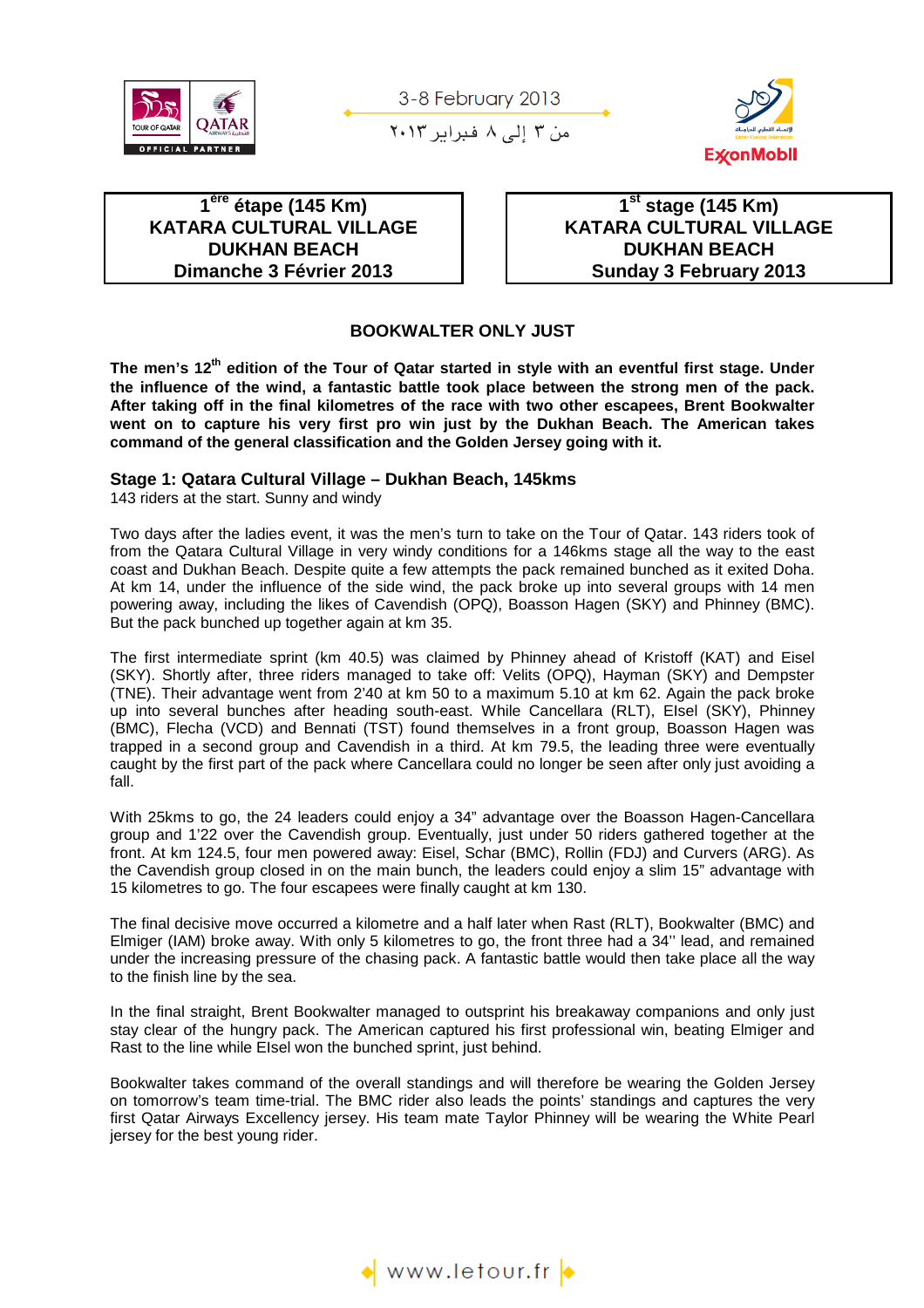

من ۳ إلى ۸ فبراير ۲۰۱۳



*Distance: 145,000 km Time of the first: 3h28'47" Average: 41,670 km/h*

## **STAGE CLASSIFICATION 1 KATARA CULTURAL VILLAGE - DUKHAN BEACH**

| ΡI |              | <b>Bib Name First Name</b>           | Team                 | Nat        | в                       | P | Split           | ΡI  |    | <b>Bib Name First Name</b>         | Team Nat       |            | в | P | <b>Split</b>    |
|----|--------------|--------------------------------------|----------------------|------------|-------------------------|---|-----------------|-----|----|------------------------------------|----------------|------------|---|---|-----------------|
| 1  | 33           | <b>BOOKWALTER Brent</b>              | <b>BMC</b>           |            | <b>USA B:10"</b>        |   | 00"             | 72  | 82 | *ARNDT Nikias                      | ARG GER        |            |   |   | $\cdots$        |
| 2  | 73           | <b>ELMIGER Martin</b>                | IAM                  |            | <b>SUI</b> <i>B:06"</i> |   | $\mathbf{r}$    | 73  | 75 | <b>GODDAERT Kristof</b>            | IAM            | <b>BEL</b> |   |   | 16'02"          |
| 3  |              | 26 RAST Gregory                      | RLT                  |            | <b>SUI</b> <i>B:04"</i> |   | $\mathbf{r}$    | 74  |    | 22 DEVOLDER Stijn                  | RLT            | BEL        |   |   | $\cdot$         |
| 4  | 12           | <b>EISEL Bernhard</b>                | <b>SKY AUT B:04"</b> |            |                         |   | $\mathbf{r}$    | 75  |    | 96 KOREN Kristijan                 | <b>CAN SLO</b> |            |   |   | $\cdot$ $\cdot$ |
| 5  | 91           | *VIVIANI Elia                        | CAN                  | ITA        |                         |   | $\mathbf{r}$    | 76  |    | 165 *DELLE STELLE Christian        | BAR ITA        |            |   |   | $\cdot$ $\cdot$ |
| 6  | 1            | <b>CAVENDISH Mark</b>                | OPQ GBR              |            |                         |   | $\mathbf{r}$    | 77  | 48 | *SOUPE Geoffrey                    | FDJ            | <b>FRA</b> |   |   | $\cdots$        |
| 7  | 52           | <b>BRESCHEL Matti</b>                | <b>TST DEN</b>       |            |                         |   | $\mathbf{r}$    | 78  | 98 | <b>SABATINI Fabio</b>              | CAN            | ITA        |   |   | $\cdots$        |
| 8  | 31           | *PHINNEY Taylor                      | <b>BMC USA B:04"</b> |            |                         |   | $\mathbf{r}$    | 79  | 42 | <b>BOUCHER David</b>               | FDJ            | <b>FRA</b> |   |   | $\cdots$        |
| 9  | 71.          | <b>HAUSSLER Heinrich</b>             | <b>IAM AUS</b>       |            |                         |   | $\mathbf{r}$    | 80  |    | 74 *FUMEAUX Jonathan               | IAM            | SUI        |   |   | $\cdot$ .       |
| 10 |              | 44 LADAGNOUS Matthieu                | FDJ FRA              |            |                         |   | $\mathbf{r}$    | 81  |    | 163 *COLBRELLI Sonny               | BAR            | <b>ITA</b> |   |   | $\cdots$        |
| 11 |              | 101 HUTAROVICH Yauheni               | ALM BLR              |            |                         |   | $\mathbf{r}$    | 82  |    | 156 *OTHMAN Adiq                   | <b>CSS MAS</b> |            |   |   | $\cdot$ $\cdot$ |
| 12 | 81           | *DEGENKOLB John                      | ARG GER B:02"        |            |                         |   | $\mathbf{r}$    | 83  |    | 154 *JANG Chan Jae                 | <b>CSS KOR</b> |            |   |   | $\cdot$ $\cdot$ |
| 13 |              | 111 KRUOPIS Aidis                    | <b>OGE LTU</b>       |            |                         |   | $\mathbf{r}$    | 84  |    | 41 *BOUHANNI Nacer                 | FDJ FRA        |            |   |   | $\cdot$ $\cdot$ |
| 14 |              | 131 KLUGE Roger                      | TNE GER              |            |                         |   | $\mathbf{r}$    | 85  |    | <b>133 DOWNING Russell</b>         | TNE GBR        |            |   |   | $\cdots$        |
| 15 |              | 141 KRISTOFF Alexander               | <b>KAT NOR B:02"</b> |            |                         |   | $\mathbf{r}$    | 86  | 38 | *WARBASSE Lawrence                 | <b>BMC USA</b> |            |   |   | $\cdot$ $\cdot$ |
| 16 |              |                                      |                      | <b>NED</b> |                         |   | $\mathbf{r}$    | 87  | 66 | *HUFFMAN EVAN                      | AST USA        |            |   |   | $\cdot$ $\cdot$ |
|    |              | 128 VAN HUMMEL Kenny Rober VCD       |                      |            |                         |   | $\mathbf{r}$    |     |    |                                    |                |            |   |   | $\cdot$ .       |
| 17 |              | 11 BOASSON HAGEN Edvald              | SKY                  | <b>NOR</b> |                         |   | $\mathbf{r}$    | 88  | 61 | *GUARDINI Andrea                   | AST            | ITA        |   |   | $\cdots$        |
| 18 | 32           | *BLYTHE Adam                         | <b>BMC GBR</b>       |            |                         |   | $\mathbf{r}$ .  | 89  |    | 62 BOZIC Borut                     | AST SLO        |            |   |   | $\cdot$ .       |
| 19 |              | 43 FISCHER Murilo Antoniobil FDJ BRA |                      |            |                         |   | $\mathbf{r}$    | 90  |    | <b>124 MARCATO Marco</b>           | <b>VCD</b>     | ITA        |   |   | $\cdot$ .       |
| 20 |              | 116 *KEUKELEIRE Jens                 | <b>OGE BEL</b>       |            |                         |   | $\mathbf{r}$    | 91  |    | 162 *CANOLA Marco                  | <b>BAR ITA</b> |            |   |   | $\cdot$ .       |
| 21 |              | <b>18 THOMAS Geraint</b>             | SKY GBR              |            |                         |   | $\mathbf{r}$    | 92  |    | 17 SUTTON Christopher              | <b>SKY AUS</b> |            |   |   | $\cdot$ $\cdot$ |
| 22 |              | 13 HAYMAN Mathew                     | SKY AUS              |            |                         |   | $\mathbf{r}$    | 93  |    | 92 BODNAR Maciej                   | <b>CAN POL</b> |            |   |   | $\cdot$ $\cdot$ |
| 23 |              | 65 GUARNIERI Jacopo                  | AST ITA              |            |                         |   |                 | 94  |    | 168 *PASQUALON Andrea              | <b>BAR ITA</b> |            |   |   |                 |
| 24 |              | 94 DALL'ANTONIA Tiziano              | CAN                  | <b>ITA</b> |                         |   | $\mathbf{r}$    | 95  |    | 104 BERARD Julien                  | ALM FRA        |            |   |   | $\cdot$ $\cdot$ |
| 25 | 4            | <b>TERPSTRA Niki</b>                 | OPQ NED              |            |                         |   | $\mathbf{r}$    | 96  |    | 97 *RATTO Daniele                  | CAN            | <b>ITA</b> |   |   | $\cdot$ $\cdot$ |
| 26 |              | 143 *HALLER Marco                    | KAT AUT              |            |                         |   | $\mathbf{r}$    | 97  |    | 161 MODOLO Sacha                   | <b>BAR ITA</b> |            |   |   | $\cdot$ $\cdot$ |
| 27 |              | 146 PORSEV Alexander                 | <b>KAT RUS</b>       |            |                         |   | $\mathbf{r}$    | 98  |    | 115 DAVIS Allan                    | <b>OGE AUS</b> |            |   |   | $\cdot$ .       |
| 28 |              | 23 *GALLOPIN Tony                    | RLT FRA              |            |                         |   | $\mathbf{r}$    | 99  |    | 164 *COLEDAN Marco                 | <b>BAR ITA</b> |            |   |   | $\cdot$ .       |
| 29 |              | <b>127 RUIJGH Rob</b>                | <b>VCD NED</b>       |            |                         |   | $\mathbf{r}$ .  |     |    | 100 53 CANTWELL Jonathan           | <b>TST AUS</b> |            |   |   | $\cdot$ .       |
| 30 |              | 88 VEELERS Tom                       | <b>ARG NED</b>       |            |                         |   | $\mathbf{r}$    |     |    | 101 134 EICHLER Markus             | TNE GER        |            |   |   | $\cdot$ $\cdot$ |
| 31 |              | 37 VAN AVERMAET Greg                 | <b>BMC BEL</b>       |            |                         |   | $\mathbf{r}$    |     |    | 102 153 FRIEDEMANN Matthias        | <b>CSS GER</b> |            |   |   | $\cdot$ $\cdot$ |
| 32 |              | 47 ROLLIN Dominique                  | FDJ CAN              |            |                         |   | $\mathbf{r}$    |     |    | 103 144 ISAICHEV Vladimir          | <b>KAT RUS</b> |            |   |   | $\cdot$ $\cdot$ |
| 33 | 15           | *ROWE Luke                           | SKY GBR              |            |                         |   | $\mathbf{r}$    |     |    | 104 112 BEPPU Fumiyuki             | <b>OGE JPN</b> |            |   |   | $\cdot$ $\cdot$ |
| 34 |              | 114 COOKE Baden                      | <b>OGE AUS</b>       |            |                         |   | $\mathbf{r}$    |     |    | 105 172 HATANAKA Yusuke            | JPN            | <b>JPN</b> |   |   | $\cdot$ $\cdot$ |
| 35 | 3            | <b>STYBAR Zdenek</b>                 | OPQ CZE              |            |                         |   | $\mathbf{r}$    |     |    | 106 103 BAGDONAS Gediminas         | <b>ALM LTU</b> |            |   |   | $\cdot$ $\cdot$ |
| 36 | 36           | <b>SCHÄR Michael</b>                 | <b>BMC</b>           | suı        |                         |   | $\mathbf{r}$    | 107 |    | 28 *SANTOS OLIVEIRA Nelson RLT POR |                |            |   |   | $\cdot$ $\cdot$ |
| 37 |              | 84 DE KORT Koen                      | <b>ARG NED</b>       |            |                         |   | $\mathbf{r}$    |     |    | 108 167 *FORTIN Filippo            | <b>BAR ITA</b> |            |   |   | $\cdot$ .       |
| 38 |              | 54 JORGENSEN Jonas                   | <b>TST DEN</b>       |            |                         |   | $\mathbf{r}$    |     |    | 109 135 *JARC Blaz                 | TNE SLO        |            |   |   | $\cdot$ $\cdot$ |
| 39 |              | 121 FLECHA Juan Antonio              | <b>VCD</b>           | <b>ESP</b> |                         |   | $\mathbf{r}$ .  |     |    | 110 166 *DI CORRADO Andrea         | <b>BAR ITA</b> |            |   |   | $\cdot$ .       |
| 40 |              | 137 *SCHORN Daniel                   | TNE AUT              |            |                         |   | $\mathbf{r}$ .  |     |    | 111 125 *MARKUS Barry              | <b>VCD NED</b> |            |   |   | $\cdot$ .       |
| 41 |              | 46 OFFREDO Yoann                     | FDJ FRA              |            |                         |   | 09"             |     |    | 112 117 LANCASTER Brett Daniel     | <b>OGE AUS</b> |            |   |   | $\cdot$ $\cdot$ |
| 42 |              | <b>105 CHAINEL Steve</b>             | ALM FRA              |            |                         |   | $\mathbf{r}$    |     |    | 113 107 IGLINSKIY Valentin         | ALM KAZ        |            |   |   | $\cdots$        |
|    |              |                                      |                      |            |                         |   | 11"             |     |    |                                    |                |            |   |   | $\cdot$ $\cdot$ |
| 43 |              | 63 GRIVKO Andriv                     | AST UKR              |            |                         |   | $\cdots$        |     |    | 114 27 ROULSTON Hayden             | RLT NZL        |            |   |   | $\cdots$        |
| 44 |              | 138 VOSS Paul                        | TNE GER              |            |                         |   | $\mathbf{r}$    |     |    | 115 145 KUCHYNSKI Aliaksandr       | KAT BLR        |            |   |   | $\cdots$        |
| 45 |              | 77 HOLLENSTEIN Reto                  | IAM                  | <b>SUI</b> |                         |   | $\mathbf{r}$    |     |    | 116 176 SUZUKI Yuzuru              | JPN            | JPN        |   |   | $\cdots$        |
| 46 |              | <b>151 BRAMMEIER Matt</b>            | css                  | IRL        |                         |   |                 | 117 |    | 93 *BOIVIN Guillaume               | CAN            | <b>CAN</b> |   |   | $\cdots$        |
| 47 |              | <b>14 RASCH Gabriel</b>              | SKY                  | <b>NOR</b> |                         |   | 21"<br>$\cdots$ |     |    | 118 64 GRUZDEV Dmitriy             | AST KAZ        |            |   |   | $\cdots$        |
| 48 | 45           | *LE BON Johan                        | FDJ                  | <b>FRA</b> |                         |   | $\mathbf{r}$ .  |     |    | 119 106 *HOULE Hugo                | ALM CAN        |            |   |   | $\blacksquare$  |
| 49 |              | 24 IRIZAR Markel                     | <b>RLT</b>           | <b>ESP</b> |                         |   | $\mathbf{r}$ .  |     |    | 120 67 *KAMYSHEV Arman             | AST            | KAZ        |   |   | $\mathbf{r}$ .  |
| 50 | 68           | <b>MURAVYEV Dmitriy</b>              | AST KAZ              |            |                         |   | $\mathbf{r}$ .  |     |    | 121 57 LUND Anders                 | TST DEN        |            |   |   | $\cdot$ $\cdot$ |
| 51 | 16           | <b>STANNARD lan</b>                  | SKY GBR              |            |                         |   |                 |     |    | 122 34 CUMMINGS Stephen            | <b>BMC GBR</b> |            |   |   |                 |
| 52 | $\mathbf{2}$ | <b>KEISSE IIjo</b>                   | OPQ BEL              |            |                         |   | $\mathbf{r}$    |     |    | 123 157 TRAKSEL Bobbie             | <b>CSS NED</b> |            |   |   | $\cdot$ $\cdot$ |
| 53 |              | <b>148 SMUKULIS Gatis</b>            | KAT LAT              |            |                         |   | $\mathbf{r}$    |     |    | 124 102 *APPOLLONIO Davide         | ALM ITA        |            |   |   | $\cdot$ $\cdot$ |
| 54 | 51           | <b>BENNATI Daniele</b>               | TST                  | <b>ITA</b> |                         |   | $\mathbf{r}$    |     |    | 125 85 *MEZGEC Luka                | ARG SLO        |            |   |   | $\cdot$ $\cdot$ |
| 55 |              | 78 LANG Pirmin                       | IAM                  | SUI        |                         |   | $\mathbf{r}$    |     |    | 126 118 MOURIS Jens                | <b>OGE NED</b> |            |   |   | $\cdot$ $\cdot$ |
| 56 |              | 83 CURVERS Roy                       | <b>ARG NED</b>       |            |                         |   | $\mathbf{r}$    |     |    | 127 175 SHIMIZU Miyataka           | JPN            | JPN        |   |   | $\cdot$ $\cdot$ |
| 57 | 7            | <b>VANDENBERGH Stijn</b>             | OPQ BEL              |            |                         |   | $\mathbf{r}$ .  |     |    | 128 56 *KUMP Marko                 | TST SLO        |            |   |   | $\cdot$ $\cdot$ |
| 58 |              | 108 MINARD Sébastien                 | ALM FRA              |            |                         |   | $\mathbf{r}$ .  |     |    | 129 152 *FENG Chun Kai             | CSS TPE        |            |   |   | $\cdot$ $\cdot$ |
| 59 |              | 21 CANCELLARA Fabian                 | RLT                  | suı        |                         |   | 27"             |     |    | 130 171 SANO Junya                 | JPN            | <b>JPN</b> |   |   | $\cdot$ $\cdot$ |
| 60 |              | 8 VELITS Martin                      | OPQ SVK              |            |                         |   | 33"             | 131 |    | 35 *EIJSSEN Yannick                | <b>BMC</b>     | BEL        |   |   | $\cdot$ $\cdot$ |
| 61 |              | <b>136 SCHILLINGER Andreas</b>       | TNE GER              |            |                         |   | $\mathbf{r}$    |     |    | 132 55 KROON Karsten               | <b>TST NED</b> |            |   |   | $\cdot$ $\cdot$ |
| 62 | 6            | *VAN KEIRSBULCK Guillaur OPQ BEL     |                      |            |                         |   | $\mathbf{r}$ .  |     |    | 133 177 *UCHIMA Kohei              | JPN            | <b>JPN</b> |   |   | $\cdot$ $\cdot$ |
| 63 |              | 132 DEMPSTER Zakkari                 | <b>TNE AUS</b>       |            |                         |   | $\mathbf{r}$    |     |    | 134 122 *KREDER Wesley             | <b>VCD NED</b> |            |   |   | $\cdot$ $\cdot$ |
| 64 |              | 123 LAGUTIN Sergey                   | <b>VCD UZB</b>       |            |                         |   | $\mathbf{r}$ .  |     |    | 135 126 MOL Wouter                 | <b>VCD NED</b> |            |   |   | $\cdot$ $\cdot$ |
| 65 |              | 25 POPOVYCH Yaroslav                 | RLT UKR              |            |                         |   | $\mathbf{r}$    |     |    | 136 95 DE MARCHI Alessandro        | CAN ITA        |            |   |   | $\cdot$ $\cdot$ |
| 66 |              | 142 BRUTT Pavel                      | <b>KAT RUS</b>       |            |                         |   | 42"             |     |    | 137 173 MORI Kazuhuro              | JPN            | <b>JPN</b> |   |   | $\cdot$ $\cdot$ |
| 67 | 86.          | *SINKELDAM Ramon                     | <b>ARG NED</b>       |            |                         |   | $\mathbf{r}$    |     |    | 138 174 NISHITANI Taiji            | JPN JPN        |            |   |   | $\cdot$ $\cdot$ |
| 68 |              | 58 TOSATTO Matteo                    | TST                  | ITA        |                         |   | $\mathbf{r}$ .  |     |    | 139 158 XU Gang                    | CSS CHN        |            |   |   | $\cdot$ $\cdot$ |
| 69 |              | 76 HINAULT Sébastien                 | IAM FRA              |            |                         |   | $\mathbf{r}$    |     |    | 140 72 BANDIERA Marco              | IAM            | <b>ITA</b> |   |   | $\cdots$        |
| 70 |              | 147 *SELIG Rüdiger                   | <b>KAT GER</b>       |            |                         |   | 02'00"          |     |    | 141 155 JIAO Pengda                | CSS CHN        |            |   |   | $\cdot$         |
| 71 |              | <b>87 STAMSNIJDER Tom</b>            | <b>ARG NED</b>       |            |                         |   | 02'29"          | 142 | 5  | *TRENTIN Matteo                    | OPQ ITA        |            |   |   | $\cdot$ $\cdot$ |
|    |              |                                      |                      |            |                         |   |                 |     |    |                                    |                |            |   |   | 0.00000000      |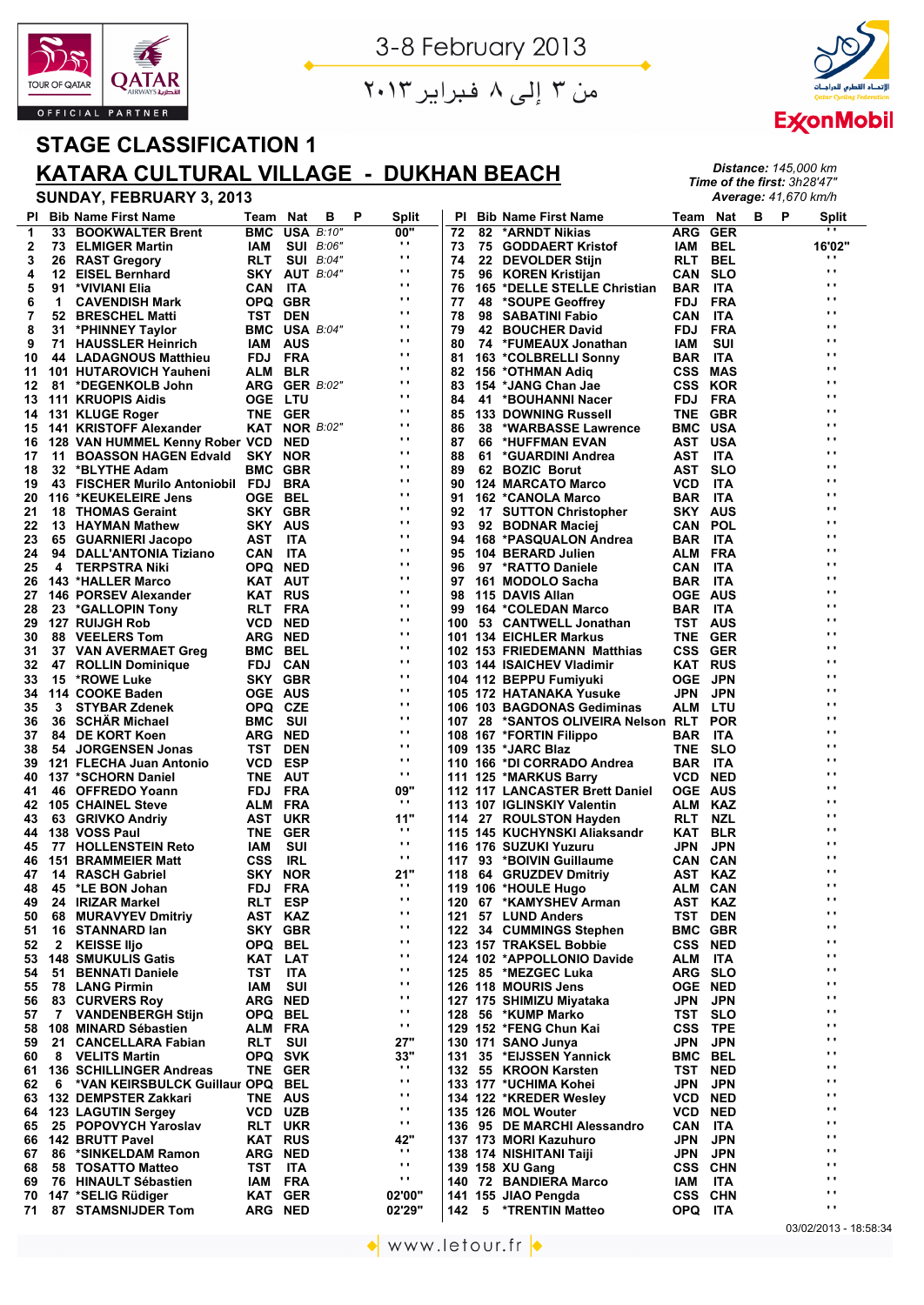

من ۳ إلى ۸ فبراير ۲۰۱۳



*Distance: 145,000 km Time of the first: 3h28'47"*

## **STAGE CLASSIFICATION 1 KATARA CULTURAL VILLAGE - DUKHAN BEACH SUNDAY, FEBRUARY 3, 2013**

| SUNDAY, FEBRUARY 3, 2013      |              |  |       |                        |              |  | <b>Average: 41,670 km/h</b> |
|-------------------------------|--------------|--|-------|------------------------|--------------|--|-----------------------------|
| <b>PI</b> Bib Name First Name | Team Nat B P |  | Split | PI Bib Name First Name | Team Nat B P |  | <b>Split</b>                |

*Did not finish*

 **113 BEWLEY Sam OGE NZL**

*1 rider(s).*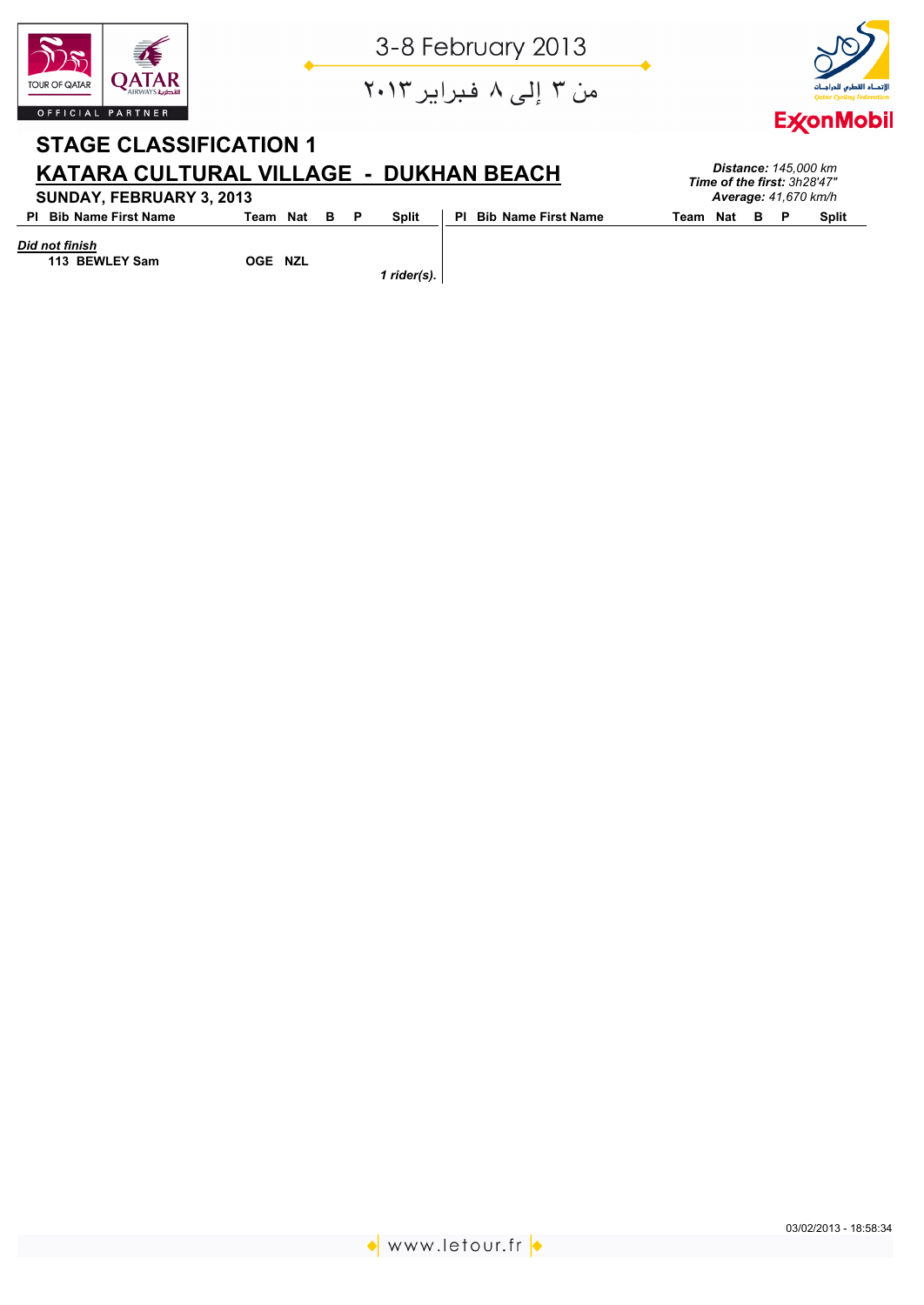

من ۳ إلى ۸ فبراير ۲۰۱۳



*Distance: 145,000 km Time of the first: 3h28'37" Average: 41,670 km/h*

## **GENERAL CLASSIFICATION 1 KATARA CULTURAL VILLAGE - DUKHAN BEACH**

| PI          | <b>Bib</b> | <b>Name First Name</b>                                | Team           | <b>Nat</b>        | Time                        | <b>Split</b>               | ΡI              | <b>Bib</b> | <b>Name First Name</b>                                      | Team                             | <b>Nat</b> | Time                           | <b>Split</b>                   |
|-------------|------------|-------------------------------------------------------|----------------|-------------------|-----------------------------|----------------------------|-----------------|------------|-------------------------------------------------------------|----------------------------------|------------|--------------------------------|--------------------------------|
| $\mathbf 1$ | 33         | <b>BOOKWALTER Brent</b>                               | <b>BMC</b>     | <b>USA</b>        | 3h28'37"                    | 00"                        | $\overline{72}$ | 82         | *ARNDT Nikias                                               | <b>ARG</b>                       | <b>GER</b> | $\mathbf{r}$                   | $\cdots$                       |
| 2           | 73         | <b>ELMIGER Martin</b>                                 | IAM            | SUI               | 3h28'41"                    | 04"                        | 73              | 75         | <b>GODDAERT Kristof</b>                                     | IAM                              | BEL        | 3h44'49"                       | 16'12"                         |
| 3           | 26         | <b>RAST Gregory</b>                                   | <b>RLT</b>     | SUI               | 3h28'43"                    | 06"                        | 74              | 22         | <b>DEVOLDER Stijn</b>                                       | RLT                              | BEL        | $\cdot$ ,                      | $\cdots$                       |
| 4           | 12         | <b>EISEL Bernhard</b>                                 | SKY AUT        |                   | $\cdot$                     | $\mathbf{r}$               | 75              | 96         | <b>KOREN Kristijan</b>                                      | CAN                              | <b>SLO</b> | $\mathbf{r}$                   | $\blacksquare$                 |
| 5           | 31         | *PHINNEY Taylor                                       | BMC            | USA               | $\cdot$ ,                   | $\mathbf{r}$ .             | 76              | 165        | *DELLE STELLE Christiar BAR                                 |                                  | ITA        | $\mathbf{r}$<br>$\mathbf{r}$ . | $\blacksquare$<br>$\mathbf{r}$ |
| 6           | 81         | *DEGENKOLB John                                       | ARG GER        |                   | 3h28'45"<br>$\cdot$ $\cdot$ | 08"<br>$\cdots$            | 77              | 48         | *SOUPE Geoffrey                                             | <b>FDJ</b>                       | <b>FRA</b> | $\mathbf{r}$ .                 | $\mathbf{r}$                   |
| 7           | 141        | <b>KRISTOFF Alexander</b>                             | KAT            | <b>NOR</b>        |                             |                            | 78              | 98         | <b>SABATINI Fabio</b>                                       | <b>CAN</b>                       | ITA        | ω,                             | $\mathbf{r}$                   |
| 8           | 91         | *VIVIANI Elia                                         | CAN            | ITA               | 3h28'47"<br>.,              | 10"<br>$\cdots$            | 79              | 42         | <b>BOUCHER David</b>                                        | FDJ                              | <b>FRA</b> | $\mathbf{r}$ .                 | $\mathbf{r}$                   |
| 9           | 1          | <b>CAVENDISH Mark</b>                                 | OPQ GBR        |                   | $\cdot$ .                   | $\mathbf{r}$ .             | 80              | 74         | *FUMEAUX Jonathan                                           | IAM                              | SUI        | $\mathbf{r}$ .                 | $\mathbf{r}$                   |
| 10          | 52<br>71   | <b>BRESCHEL Matti</b>                                 | TST            | <b>DEN</b>        | $\cdot$ .                   | $\cdots$                   | 81              |            | 163 *COLBRELLI Sonny                                        | BAR ITA                          |            | $\mathbf{r}$                   | $\blacksquare$                 |
| 11<br>12    | 44         | <b>HAUSSLER Heinrich</b><br><b>LADAGNOUS Matthieu</b> | IAM<br>FDJ     | <b>AUS</b><br>FRA | $\cdot$ .                   | $\cdots$                   | 82<br>83        |            | 156 *OTHMAN Adiq<br>154 *JANG Chan Jae                      | <b>CSS MAS</b><br><b>CSS KOR</b> |            | $\mathbf{r}$ .                 | $\blacksquare$                 |
| 13          |            | 101 HUTAROVICH Yauheni                                | ALM            | <b>BLR</b>        | .,                          | $\blacksquare$             | 84              | 41         | *BOUHANNI Nacer                                             | FDJ                              | FRA        | $\mathbf{r}$                   | $\blacksquare$                 |
| 14          |            | 111 KRUOPIS Aidis                                     | <b>OGE LTU</b> |                   | $\blacksquare$              | $\cdots$                   | 85              |            | <b>133 DOWNING Russell</b>                                  | TNE GBR                          |            | $\mathbf{r}$                   | $\blacksquare$                 |
| 15          |            | 131 KLUGE Roger                                       | <b>TNE</b>     | <b>GER</b>        | $\cdot$ ,                   | .,                         | 86              | 38         | *WARBASSE Lawrence                                          | <b>BMC</b>                       | USA        | $\mathbf{r}$                   | $\blacksquare$                 |
| 16          |            | 128 VAN HUMMEL Kenny Rot VCD                          |                | <b>NED</b>        | .,                          | $\cdots$                   | 87              | 66         | *HUFFMAN EVAN                                               | AST USA                          |            | $\mathbf{r}$                   | $\blacksquare$                 |
| 17          | 11         | <b>BOASSON HAGEN Edvalt SKY</b>                       |                | <b>NOR</b>        | .,                          | $\blacksquare$             | 88              | 61         | *GUARDINI Andrea                                            | AST                              | ITA        | $\mathbf{r}$                   | $\blacksquare$                 |
| 18          | 32         | *BLYTHE Adam                                          | <b>BMC GBR</b> |                   | $\blacksquare$              | $\blacksquare$             | 89              | 62         | <b>BOZIC Borut</b>                                          | AST                              | <b>SLO</b> | $\mathbf{r}$                   | $\mathbf{r}$                   |
| 19          | 43         | <b>FISCHER Murilo Antoniol FDJ</b>                    |                | <b>BRA</b>        | $\cdot$ ,                   | $\cdots$                   | 90              |            | <b>124 MARCATO Marco</b>                                    | <b>VCD</b>                       | ITA        | $\mathbf{r}$                   | $\blacksquare$                 |
| 20          | 116        | *KEUKELEIRE Jens                                      | <b>OGE BEL</b> |                   | $\cdot$ .                   | $\cdots$                   | 91              |            | 162 *CANOLA Marco                                           | BAR                              | ITA        | $\mathbf{r}$ .                 | $\mathbf{r}$                   |
| 21          | 18         | <b>THOMAS Geraint</b>                                 | SKY            | <b>GBR</b>        | $\cdot$ .                   | $\cdots$                   | 92              | 17         | <b>SUTTON Christopher</b>                                   | SKY AUS                          |            | $\mathbf{r}$ .                 | $\mathbf{r}$                   |
| 22          | 13         | <b>HAYMAN Mathew</b>                                  | <b>SKY AUS</b> |                   | $\cdot$ .                   | $\blacksquare$             | 93              | 92         | <b>BODNAR Maciej</b>                                        | CAN                              | POL        | $\mathbf{r}$ .                 | $\mathbf{r}$                   |
| 23          | 65         | <b>GUARNIERI Jacopo</b>                               | AST            | ITA               | $\cdot$ .                   | $\cdots$                   | 94              |            | 168 *PASQUALON Andrea                                       | <b>BAR</b>                       | ITA        | $\mathbf{r}$ .                 | $\mathbf{r}$                   |
| 24          | 94         | <b>DALL'ANTONIA Tiziano</b>                           | CAN            | ITA               | $\cdot$ $\cdot$             | $\cdots$                   | 95              |            | 104 BERARD Julien                                           | ALM                              | FRA        | $\mathbf{r}$ .                 | $\blacksquare$                 |
| 25          | 4          | <b>TERPSTRA Niki</b>                                  | OPQ NED        |                   | .,                          | $\cdots$                   | 96              | 97         | <b>*RATTO Daniele</b>                                       | <b>CAN</b>                       | ITA        | $\mathbf{r}$                   | $\blacksquare$                 |
| 26          |            | 143 *HALLER Marco                                     | KAT AUT        |                   | .,                          | $\blacksquare$             | 97              |            | 161 MODOLO Sacha                                            | <b>BAR ITA</b>                   |            | $\mathbf{r}$                   | $\blacksquare$                 |
| 27          |            | 146 PORSEV Alexander                                  | KAT            | <b>RUS</b>        | $\cdot$ ,                   | .,                         | 98              |            | 115 DAVIS Allan                                             | <b>OGE AUS</b>                   |            | $\mathbf{r}$                   | $\blacksquare$                 |
| 28          | 23         | *GALLOPIN Tony                                        | RLT FRA        |                   | .,                          | $\cdots$                   | 99              |            | 164 *COLEDAN Marco                                          | <b>BAR ITA</b>                   |            | $\mathbf{r}$                   | $\blacksquare$                 |
| 29          |            | 127 RUIJGH Rob                                        | <b>VCD</b>     | <b>NED</b>        | $\cdot$ ,                   | $\blacksquare$<br>$\cdots$ | 100             |            | 53 CANTWELL Jonathan                                        | <b>TST AUS</b>                   |            | $\mathbf{r}$<br>$\mathbf{r}$   | $\blacksquare$<br>$\mathbf{r}$ |
| 30          | 88         | <b>VEELERS Tom</b>                                    | <b>ARG NED</b> |                   | .,<br>$\cdot$ .             | $\cdots$                   | 101             |            | <b>134 EICHLER Markus</b>                                   | TNE                              | GER        | $\mathbf{r}$                   | $\blacksquare$                 |
| 31          | 37         | <b>VAN AVERMAET Greg</b>                              | BMC            | BEL               | $\cdot$ $\cdot$             | $\mathbf{r}$ .             |                 |            | 102 153 FRIEDEMANN Matthias                                 | <b>CSS</b>                       | GER        | $\mathbf{r}$ .                 | $\mathbf{r}$                   |
| 32          | 47         | <b>ROLLIN Dominique</b>                               | FDJ            | CAN               | $\cdot$ .                   | ο,                         |                 |            | 103 144 ISAICHEV Vladimir                                   | <b>KAT RUS</b>                   |            | $\mathbf{r}$ .                 | $\mathbf{r}$                   |
| 33          | 15         | *ROWE Luke                                            | SKY            | <b>GBR</b>        | $\cdot$ .                   | ο,                         |                 |            | 104 112 BEPPU Fumiyuki                                      | <b>OGE</b>                       | JPN        | $\mathbf{r}$ .                 | $\mathbf{r}$                   |
| 34          |            | 114 COOKE Baden                                       | <b>OGE AUS</b> |                   | $\cdot$ .                   | $\cdots$                   |                 |            | 105 172 HATANAKA Yusuke                                     | JPN                              | <b>JPN</b> | $\mathbf{r}$ .                 | $\mathbf{r}$                   |
| 35<br>36    | 3<br>36    | <b>STYBAR Zdenek</b><br><b>SCHAR Michael</b>          | OPQ CZE<br>BMC | sui               | .,                          | $\mathbf{r}$ .             | 106<br>107      |            | 103 BAGDONAS Gediminas<br>28 *SANTOS OLIVEIRA Nels( RLT POR | ALM                              | LTU        | $\mathbf{r}$ .                 | $\mathbf{r}$                   |
| 37          | 84         | <b>DE KORT Koen</b>                                   | <b>ARG NED</b> |                   | .,                          | $\cdots$                   | 108             |            | 167 *FORTIN Filippo                                         | <b>BAR</b>                       | <b>ITA</b> | $\mathbf{r}$                   | $\blacksquare$                 |
| 38          | 54         | <b>JORGENSEN Jonas</b>                                | TST            | <b>DEN</b>        | $\cdot$ ,                   | $\cdots$                   |                 |            | 109 135 *JARC Blaz                                          | TNE SLO                          |            | $\mathbf{r}$                   | $\blacksquare$                 |
| 39          |            | 121 FLECHA Juan Antonio                               | <b>VCD</b>     | ESP               | $\cdot$ ,                   | $\cdots$                   | 110             |            | 166 *DI CORRADO Andrea                                      | <b>BAR</b>                       | ITA        | $\mathbf{r}$                   | $\blacksquare$                 |
| 40          |            | 137 *SCHORN Daniel                                    | TNE AUT        |                   | $\cdot$ ,                   | $\blacksquare$             |                 |            | 111 125 *MARKUS Barry                                       | <b>VCD NED</b>                   |            | $\mathbf{r}$                   | $\blacksquare$                 |
| 41          | 46         | <b>OFFREDO Yoann</b>                                  | <b>FDJ</b>     | FRA               | 3h28'56"                    | 19"                        |                 |            | 112 117 LANCASTER Brett Daniel OGE AUS                      |                                  |            | $\mathbf{r}$                   | $\blacksquare$                 |
| 42          |            | 105 CHAINEL Steve                                     | ALM FRA        |                   | $\cdot$                     | $\mathbf{r}$               |                 |            | 113 107 IGLINSKIY Valentin                                  | ALM                              | KAZ        | $\mathbf{r}$                   | $\mathbf{r}$                   |
| 43          | 63         | <b>GRIVKO Andriy</b>                                  | AST            | <b>UKR</b>        | 3h28'58"                    | 21"                        | 114             | 27         | <b>ROULSTON Hayden</b>                                      | RLT                              | NZL        | $\mathbf{r}$                   | $\blacksquare$                 |
| 44          |            | 138 VOSS Paul                                         | <b>TNE</b>     | <b>GER</b>        | $\cdots$                    | $\bullet$ .                |                 |            | 115 145 KUCHYNSKI Aliaksandr                                | KAT                              | <b>BLR</b> | $\mathbf{r}$ .                 | $\mathbf{r}$                   |
| 45          | 77         | <b>HOLLENSTEIN Reto</b>                               | IAM            | SUI               | $\cdot$ .                   | $\cdots$                   | 116             |            | 176 SUZUKI Yuzuru                                           | JPN                              | <b>JPN</b> | $\mathbf{r}$ .                 | $\mathbf{r}$                   |
| 46          | 151        | <b>BRAMMEIER Matt</b>                                 | <b>CSS</b>     | IRL               | $\cdot$ .                   | $\mathbf{r}$ .             | 117             | 93         | *BOIVIN Guillaume                                           | CAN                              | CAN        | $\mathbf{r}$ .                 | $\mathbf{r}$                   |
| 47          | 14         | <b>RASCH Gabriel</b>                                  | <b>SKY</b>     | <b>NOR</b>        | 3h29'08"                    | 31"                        | 118             | 64         | <b>GRUZDEV Dmitriy</b>                                      | AST                              | KAZ        | $\mathbf{r}$ .                 | $\mathbf{r}$                   |
| 48          | 45         | *LE BON Johan                                         | FDJ            | FRA               | $\cdot$ $\cdot$             | $\cdots$                   |                 |            | 119 106 *HOULE Hugo                                         | ALM CAN                          |            | $\mathbf{r}$ .                 | $\mathbf{r}$                   |
| 49          |            | 24 IRIZAR Markel                                      | RLT ESP        |                   | $\cdot$ $\cdot$             | $\cdots$                   |                 |            | 120 67 *KAMYSHEV Arman                                      | AST KAZ                          |            | ω,                             | $\mathbf{r}$                   |
| 50          | 68         | <b>MURAVYEV Dmitriv</b>                               | AST KAZ        |                   | .,<br>$\cdot$ ,             | .,<br>$\blacksquare$       | 121             |            | 57 LUND Anders                                              | TST DEN                          |            | $\cdot$ ,<br>$\mathbf{r}$ ,    | $\mathbf{r}$<br>$\mathbf{r}$   |
| 51          | 16         | <b>STANNARD lan</b>                                   | SKY            | <b>GBR</b>        | .,                          | .,                         | 122             |            | 34 CUMMINGS Stephen                                         | <b>BMC GBR</b>                   |            | .,                             | $\mathbf{r}$                   |
| 52          | 2          | <b>KEISSE Iljo</b>                                    | OPQ BEL        |                   | .,                          | .,                         |                 |            | 123 157 TRAKSEL Bobbie                                      | <b>CSS NED</b>                   |            | $\cdot$ ,                      | $\cdot$                        |
| 53          |            | <b>148 SMUKULIS Gatis</b>                             | KAT            | LAT               | .,                          | .,                         |                 |            | 124 102 *APPOLLONIO Davide<br>85 *MEZGEC Luka               | ALM                              | ITA        | $\cdot$                        | $\cdot$                        |
| 54          | 51<br>78   | <b>BENNATI Daniele</b><br><b>LANG Pirmin</b>          | TST<br>IAM     | ITA<br>SUI        | .,                          | .,                         | 125             |            |                                                             | ARG SLO<br><b>OGE NED</b>        |            | $\cdot$ ,                      | $\mathbf{r}$                   |
| 55<br>56    | 83         | <b>CURVERS Roy</b>                                    | <b>ARG NED</b> |                   | .,                          | .,                         |                 |            | 126 118 MOURIS Jens<br>127 175 SHIMIZU Miyataka             | JPN                              | JPN        | $\mathbf{r}$                   | $\mathbf{r}$                   |
| 57          | 7          | <b>VANDENBERGH Stijn</b>                              | OPQ BEL        |                   | $\cdot$ ,                   | $\blacksquare$             | 128             | 56         | *KUMP Marko                                                 | TST                              | <b>SLO</b> | $\mathbf{r}$ ,                 | $\mathbf{r}$                   |
| 58          |            | 108 MINARD Sébastien                                  | ALM FRA        |                   | $\cdot$ ,                   | $\mathbf{r}$               |                 |            | 129 152 *FENG Chun Kai                                      | CSS                              | <b>TPE</b> | ω,                             | $\mathbf{r}$                   |
| 59          | 21         | <b>CANCELLARA Fabian</b>                              | RLT            | SUI               | 3h29'14"                    | 37"                        |                 |            | 130 171 SANO Junya                                          | JPN                              | <b>JPN</b> | $\blacksquare$                 | $\mathbf{r}$                   |
| 60          | 8          | <b>VELITS Martin</b>                                  | OPQ SVK        |                   | 3h29'20"                    | 43"                        | 131             | 35         | *EIJSSEN Yannick                                            | BMC                              | BEL        | ω,                             | $\mathbf{r}$                   |
| 61          |            | 136 SCHILLINGER Andreas                               | <b>TNE</b>     | <b>GER</b>        | .,                          | $\mathbf{r}$               | 132             | 55         | <b>KROON Karsten</b>                                        | TST NED                          |            | $\cdot$ ,                      | $\mathbf{r}$                   |
| 62          | 6          | *VAN KEIRSBULCK Guilla OPQ BEL                        |                |                   | $\blacksquare$              | $\mathbf{r}$               |                 |            | 133 177 *UCHIMA Kohei                                       | JPN                              | JPN        | $\cdot$ $\cdot$                | $\mathbf{r}$                   |
| 63          |            | 132 DEMPSTER Zakkari                                  | <b>TNE AUS</b> |                   | .,                          | $\blacksquare$             |                 |            | 134 122 *KREDER Wesley                                      | VCD                              | <b>NED</b> | $\cdot$ ,                      | $\cdot$                        |
| 64          |            | 123 LAGUTIN Sergey                                    | VCD UZB        |                   | .,                          | $\blacksquare$             |                 |            | 135 126 MOL Wouter                                          | <b>VCD NED</b>                   |            | $\cdot$                        | $\cdot$                        |
| 65          |            | 25 POPOVYCH Yaroslav                                  | RLT            | UKR               | $\blacksquare$              | $\mathbf{r}$               | 136             |            | 95 DE MARCHI Alessandro                                     | <b>CAN</b>                       | ITA        | $\cdot$ ,                      | $\cdot$                        |
| 66          |            | 142 BRUTT Pavel                                       | KAT RUS        |                   | 3h29'29"                    | 52"                        |                 |            | 137 173 MORI Kazuhuro                                       | JPN                              | <b>JPN</b> | υ,                             | $\cdot$                        |
| 67          | 86         | *SINKELDAM Ramon                                      | <b>ARG NED</b> |                   | $\cdot$                     | $\mathbf{r}$               |                 |            | 138 174 NISHITANI Taiji                                     | JPN                              | <b>JPN</b> | $\cdot$ ,                      | $\cdot$                        |
| 68          | 58         | <b>TOSATTO Matteo</b>                                 | TST            | ITA               | $\blacksquare$              | $\mathbf{r}$               |                 |            | 139 158 XU Gang                                             | <b>CSS CHN</b>                   |            | $\cdot$                        | $\mathbf{r}$                   |
| 69          | 76         | <b>HINAULT Sébastien</b>                              | IAM            | <b>FRA</b>        | $\cdot$ ,                   | $\mathbf{r}$               | 140             | 72         | <b>BANDIERA Marco</b>                                       | IAM                              | <b>ITA</b> | $\mathbf{r}$ .                 | $\blacksquare$                 |
| 70          |            | 147 *SELIG Rüdiger                                    | KAT GER        |                   | 3h30'47"                    | 02'10"                     |                 |            | 141 155 JIAO Pengda                                         | <b>CSS CHN</b>                   |            | $\mathbf{r}$ .                 | $\mathbf{r}$                   |
| 71          | 87         | <b>STAMSNIJDER Tom</b>                                | <b>ARG NED</b> |                   | 3h31'16"                    | 02'39"                     | 142             | 5          | <b>*TRENTIN Matteo</b>                                      | OPQ ITA                          |            | $\blacksquare$                 | $\mathbf{r}$ .                 |
|             |            |                                                       |                |                   |                             |                            |                 |            |                                                             |                                  |            |                                | 03/02/2013 - 18:5              |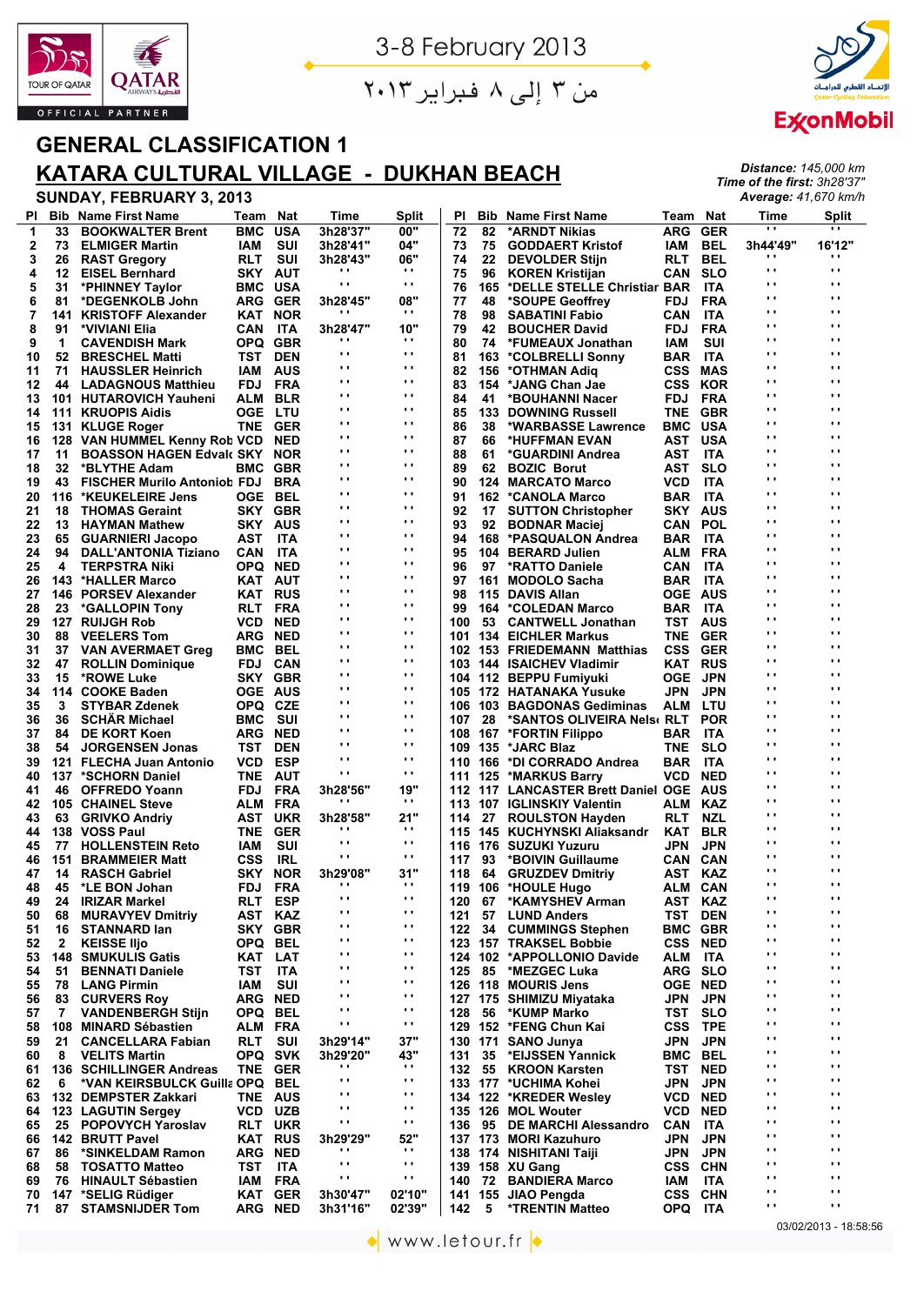

من ۳ إلى ۸ فبراير ۲۰۱۳



# **POINT CLASSIFICATION 1 KATARA CULTURAL VILLAGE - DUKHAN BEACH**

## **SUNDAY, FEBRUARY 3, 2013**

#### **stage Classification General Classification**

| PI | <b>Bib</b> | <b>Name First Name</b>         | Nat        | Team       | <b>Points</b>  | ΡI | <b>Bib</b> | <b>Name First Name</b>    | Nat        | Team       | <b>Points</b> |
|----|------------|--------------------------------|------------|------------|----------------|----|------------|---------------------------|------------|------------|---------------|
|    |            | Oryx Farm - km 40.5            |            |            |                |    | 33         | <b>BOOKWALTER Brent</b>   | <b>USA</b> | <b>BMC</b> | 15            |
|    |            | 31 PHINNEY Taylor              | <b>USA</b> | <b>BMC</b> | 3              | 2  | 73         | <b>ELMIGER Martin</b>     | SUI        | <b>IAM</b> | 12            |
| 2  | 141        | <b>KRISTOFF Alexander</b>      | <b>NOR</b> | <b>KAT</b> |                | 3  | 12         | <b>EISEL Bernhard</b>     | AUT        | <b>SKY</b> | 11            |
| 3  | 12         | <b>EISEL Bernhard</b>          | <b>AUT</b> | <b>SKY</b> |                | 4  | 26         | <b>RAST Gregory</b>       | SUI        | <b>RLT</b> | 9             |
|    |            |                                |            |            |                | 5  | 31         | <b>PHINNEY Taylor</b>     | USA        | <b>BMC</b> |               |
|    |            | Dukhan - km 110                |            |            |                | 6  | 91         | <b>VIVIANI Elia</b>       | ITA        | <b>CAN</b> | 6             |
|    | 12         | <b>EISEL Bernhard</b>          | <b>AUT</b> | <b>SKY</b> | 3              |    |            | <b>CAVENDISH Mark</b>     | <b>GBR</b> | <b>OPQ</b> | 5             |
| 2  | 81         | <b>DEGENKOLB John</b>          | <b>GER</b> | <b>ARG</b> | $\overline{2}$ | 8  | 52         | <b>BRESCHEL Matti</b>     | <b>DEN</b> | TST        | 4             |
| 3  | 31         | <b>PHINNEY Taylor</b>          | <b>USA</b> | <b>BMC</b> |                | 9  | 81         | <b>DEGENKOLB John</b>     | <b>GER</b> | <b>ARG</b> |               |
|    |            |                                |            |            |                | 10 | 141        | <b>KRISTOFF Alexander</b> | <b>NOR</b> | <b>KAT</b> | 2             |
|    |            | Finish - Dukhan Beach - km 145 |            |            |                | 11 | 71         | <b>HAUSSLER Heinrich</b>  | <b>AUS</b> | <b>IAM</b> |               |
| 1  | 33         | <b>BOOKWALTER Brent</b>        | <b>USA</b> | <b>BMC</b> | 15             | 12 | 44         | <b>LADAGNOUS Matthieu</b> | <b>FRA</b> | <b>FDJ</b> |               |
|    | 73         | <b>ELMIGER Martin</b>          | SUI        | IAM        | 12             |    |            |                           |            |            |               |
| 3  | 26         | <b>RAST Gregory</b>            | SUI        | <b>RLT</b> | 9              |    |            |                           |            |            |               |
|    | 12         | <b>EISEL Bernhard</b>          | <b>AUT</b> | <b>SKY</b> |                |    |            |                           |            |            |               |
| 5  | 91         | <b>VIVIANI Elia</b>            | <b>ITA</b> | <b>CAN</b> | 6              |    |            |                           |            |            |               |
| 6  |            | <b>CAVENDISH Mark</b>          | <b>GBR</b> | <b>OPQ</b> | 5              |    |            |                           |            |            |               |
|    | 52         | <b>BRESCHEL Matti</b>          | <b>DEN</b> | TST        | 4              |    |            |                           |            |            |               |
| 8  | 31         | <b>PHINNEY Taylor</b>          | <b>USA</b> | <b>BMC</b> |                |    |            |                           |            |            |               |
| 9  | 71         | <b>HAUSSLER Heinrich</b>       | <b>AUS</b> | <b>IAM</b> | 2              |    |            |                           |            |            |               |
| 10 | 44         | <b>LADAGNOUS Matthieu</b>      | <b>FRA</b> | <b>FDJ</b> |                |    |            |                           |            |            |               |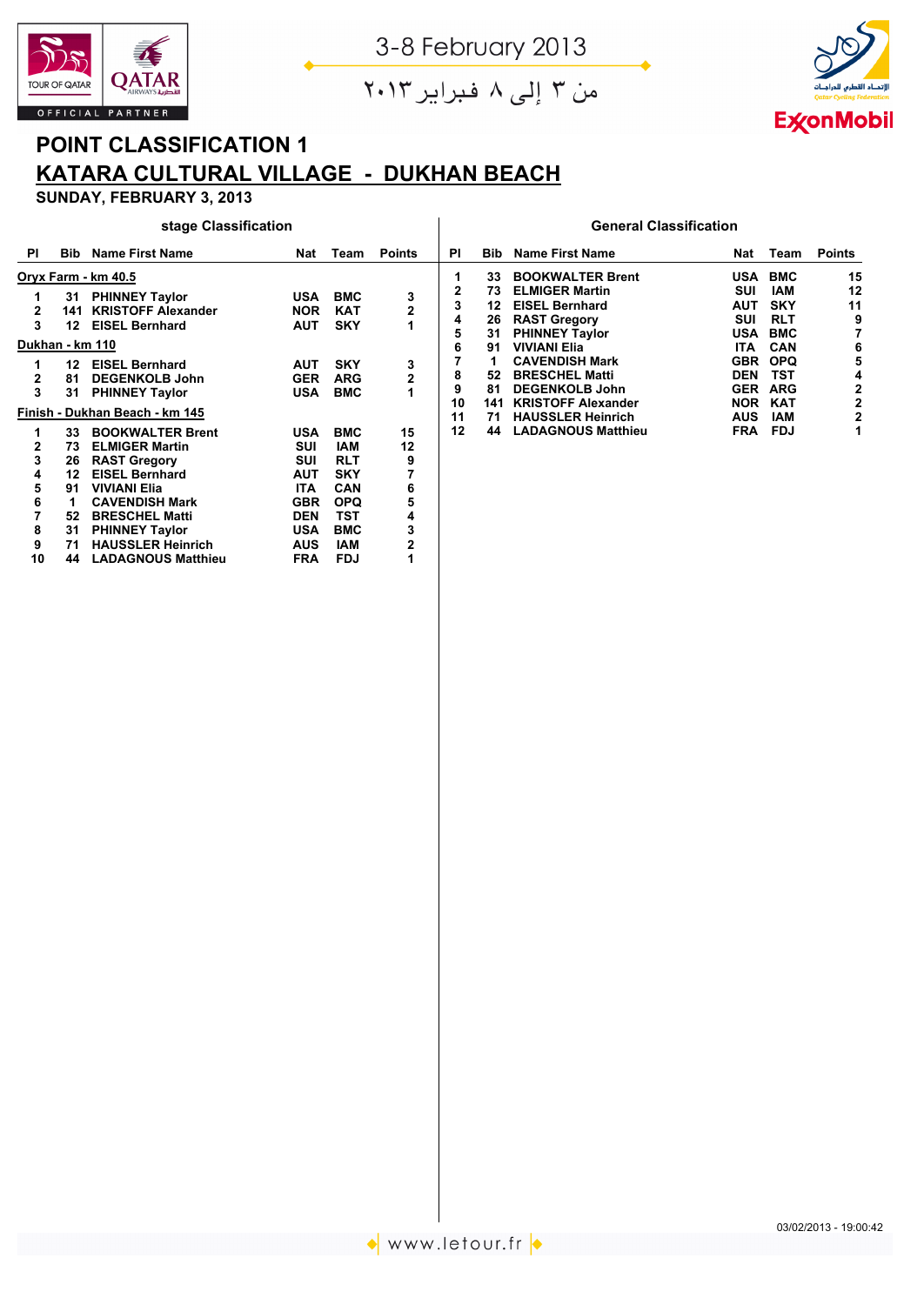

من ۳ إلى ۸ فبراير ۲۰۱۳

 $\begin{array}{c} \hline \end{array}$ 

**General classification**



## **YOUNG RIDER CLASSIFICATION 1 KATARA CULTURAL VILLAGE - DUKHAN BEACH**

|              | <b>Distance: 145,000 km</b>       |                |               |   |   |                             | Total distance: 145,000 km                                 |                                         |                |            |          |                 |  |  |
|--------------|-----------------------------------|----------------|---------------|---|---|-----------------------------|------------------------------------------------------------|-----------------------------------------|----------------|------------|----------|-----------------|--|--|
|              | Time of the first: 3h28'47"       |                |               |   |   | <b>Average: 41,670 km/h</b> | Time of the first: 3h28'43"<br><b>Average: 41,670 km/h</b> |                                         |                |            |          |                 |  |  |
| PI.          | <b>Bib Name First nam</b>         | Team Nat       |               | в | P | Split                       | ΡI                                                         | <b>Bib Name First name</b>              | Team Nat       |            | Time     | Split           |  |  |
| 1            | 91 VIVIANI Elia                   | CAN            | <b>ITA</b>    |   |   | 00"                         | 1                                                          | 31 PHINNEY Taylor                       | <b>BMC</b>     | <b>USA</b> | 3h28'43" | 00"             |  |  |
| $\mathbf{2}$ | 31 PHINNEY Taylor                 |                | BMC USA B:04" |   |   | $\mathbf{r}$ .              | $\overline{2}$                                             | 81 DEGENKOLB John                       | ARG GER        |            | 3h28'45" | 02"             |  |  |
| 3            | 81 DEGENKOLB John                 |                | ARG GER B:02" |   |   | $\cdot$ ,                   | 3                                                          | 91 VIVIANI Elia                         | <b>CAN</b>     | <b>ITA</b> | 3h28'47" | 04"             |  |  |
| 4            | 32 BLYTHE Adam                    | <b>BMC GBR</b> |               |   |   | Ω.                          | 4                                                          | 32 BLYTHE Adam                          | <b>BMC GBR</b> |            | 3h28'47" | $\mathbf{r}$ .  |  |  |
| 5            | <b>116 KEUKELEIRE Jens</b>        | OGE BEL        |               |   |   | $\cdot$ .                   | 5                                                          | <b>116 KEUKELEIRE Jens</b>              | OGE BEL        |            | 3h28'47" | $\mathbf{r}$ .  |  |  |
| 6            | <b>143 HALLER Marco</b>           | <b>KAT AUT</b> |               |   |   | $\cdot$ ,                   | 6                                                          | <b>143 HALLER Marco</b>                 | <b>KAT AUT</b> |            | 3h28'47" | $\mathbf{r}$    |  |  |
| 7            | 23 GALLOPIN Tony                  | RLT FRA        |               |   |   | ω,                          | $\overline{7}$                                             | 23 GALLOPIN Tony                        | RLT FRA        |            | 3h28'47" | $\cdot$ ,       |  |  |
| 8            | 15 ROWE Luke                      | SKY GBR        |               |   |   | ω,                          | 8                                                          | 15 ROWE Luke                            | SKY GBR        |            | 3h28'47" | ω,              |  |  |
| 9            | <b>137 SCHORN Daniel</b>          | <b>TNE</b>     | AUT           |   |   | $\mathbf{r}$ .              | 9                                                          | <b>137 SCHORN Daniel</b>                | TNE AUT        |            | 3h28'47" | $\mathbf{r}$ .  |  |  |
| 10           | 45 LE BON Johan                   | <b>FDJ</b>     | <b>FRA</b>    |   |   | 21"                         | 10                                                         | 45 LE BON Johan                         | FDJ            | <b>FRA</b> | 3h29'08" | 25"             |  |  |
| 11           | VAN KEIRSBULCK Guillaum OPQ<br>6. |                | BEL           |   |   | 33"                         | 11                                                         | <b>VAN KEIRSBULCK Guillaum OPQ</b><br>6 |                | <b>BEL</b> | 3h29'20" | 37"             |  |  |
| 12           | 86 SINKELDAM Ramon                | ARG NED        |               |   |   | 42"                         | 12                                                         | <b>86 SINKELDAM Ramon</b>               | ARG NED        |            | 3h29'29" | 46"             |  |  |
| 13           | 147 SELIG Rüdiger                 | <b>KAT GER</b> |               |   |   | 02'00"                      | 13                                                         | 147 SELIG Rüdiger                       | KAT            | <b>GER</b> | 3h30'47" | 02'04"          |  |  |
| 14           | <b>82 ARNDT Nikias</b>            | ARG GER        |               |   |   | 02'29"                      | 14                                                         | <b>82 ARNDT Nikias</b>                  | ARG GER        |            | 3h31'16" | 02'33"          |  |  |
|              | 15 165 DELLE STELLE Christian     | <b>BAR</b>     | ITA           |   |   | 16'02"                      | 15                                                         | <b>165 DELLE STELLE Christian</b>       | <b>BAR</b>     | ITA        | 3h44'49" | 16'06"          |  |  |
| 16           | 48 SOUPE Geoffrey                 | <b>FDJ</b>     | <b>FRA</b>    |   |   | Ω.                          | 16                                                         | 48 SOUPE Geoffrey                       | <b>FDJ</b>     | <b>FRA</b> | 3h44'49" | $\cdot$ ,       |  |  |
| 17           | 74 FUMEAUX Jonathan               | IAM            | SUI           |   |   | Ω.                          | 17                                                         | 74 FUMEAUX Jonathan                     | IAM            | SUI        | 3h44'49" | Ω.              |  |  |
| 18           | <b>163 COLBRELLI Sonny</b>        | <b>BAR</b>     | <b>ITA</b>    |   |   | $\cdot$ .                   | 18                                                         | <b>163 COLBRELLI Sonny</b>              | <b>BAR</b>     | <b>ITA</b> | 3h44'49" | $\mathbf{r}$    |  |  |
| 19           | <b>156 OTHMAN Adiq</b>            | <b>CSS</b>     | <b>MAS</b>    |   |   | $\cdot$ .                   | 19                                                         | <b>156 OTHMAN Adig</b>                  | CSS            | <b>MAS</b> | 3h44'49" | $\cdot$ $\cdot$ |  |  |
| 20           | 154 JANG Chan Jae                 | CSS KOR        |               |   |   | ω,                          | 20                                                         | 154 JANG Chan Jae                       | CSS            | <b>KOR</b> | 3h44'49" | $\mathbf{r}$    |  |  |
| 21           | 41 BOUHANNI Nacer                 | <b>FDJ</b>     | <b>FRA</b>    |   |   | Ω.                          | 21                                                         | 41 BOUHANNI Nacer                       | <b>FDJ</b>     | <b>FRA</b> | 3h44'49" | Ω.              |  |  |
| 22           | <b>38 WARBASSE Lawrence</b>       | <b>BMC USA</b> |               |   |   | Ω.                          | 22                                                         | <b>38 WARBASSE Lawrence</b>             | <b>BMC</b>     | <b>USA</b> | 3h44'49" | $\cdot$ $\cdot$ |  |  |
| 23           | <b>66 HUFFMAN EVAN</b>            | AST            | <b>USA</b>    |   |   | $\cdot$ .                   | 23                                                         | <b>66 HUFFMAN EVAN</b>                  | AST            | <b>USA</b> | 3h44'49" | $\cdot$ ,       |  |  |
| 24           | 61 GUARDINI Andrea                | AST            | <b>ITA</b>    |   |   | ω,                          | 24                                                         | 61 GUARDINI Andrea                      | AST            | <b>ITA</b> | 3h44'49" | $\cdot$ ,       |  |  |
| 25           | <b>162 CANOLA Marco</b>           | <b>BAR</b>     | <b>ITA</b>    |   |   | Ω.                          | 25                                                         | <b>162 CANOLA Marco</b>                 | <b>BAR</b>     | <b>ITA</b> | 3h44'49" | $\mathbf{r}$ .  |  |  |
| 26           | 168 PASQUALON Andrea              | <b>BAR</b>     | ITA           |   |   | Ω.                          | 26                                                         | <b>168 PASQUALON Andrea</b>             | BAR            | ITA        | 3h44'49" | Ω.              |  |  |
| 27           | 97 RATTO Daniele                  | <b>CAN</b>     | <b>ITA</b>    |   |   | $\cdot$ .                   | 27                                                         | 97 RATTO Daniele                        | <b>CAN</b>     | <b>ITA</b> | 3h44'49" | $\cdot$ $\cdot$ |  |  |
| 28           | <b>164 COLEDAN Marco</b>          | <b>BAR</b>     | <b>ITA</b>    |   |   | ω,                          | 28                                                         | <b>164 COLEDAN Marco</b>                | <b>BAR</b>     | <b>ITA</b> | 3h44'49" | $\cdot$ ,       |  |  |
| 29           | 28 SANTOS OLIVEIRA Nelson         | <b>RLT</b>     | <b>POR</b>    |   |   | ω,                          | 29                                                         | 28 SANTOS OLIVEIRA Nelson               | <b>RLT</b>     | <b>POR</b> | 3h44'49" | ω,              |  |  |
|              | 30 167 FORTIN Filippo             | BAR            | ITA           |   |   | Ω.                          | 30                                                         | <b>167 FORTIN Filippo</b>               | <b>BAR</b>     | ITA        | 3h44'49" | Ω.              |  |  |
| 31           | 135 JARC Blaz                     | <b>TNE</b>     | <b>SLO</b>    |   |   | Ω.                          | 31                                                         | 135 JARC Blaz                           | <b>TNE</b>     | <b>SLO</b> | 3h44'49" | $\mathbf{r}$    |  |  |
| 32           | 166 DI CORRADO Andrea             | <b>BAR</b>     | <b>ITA</b>    |   |   | ω,                          | 32                                                         | 166 DI CORRADO Andrea                   | <b>BAR</b>     | <b>ITA</b> | 3h44'49" | $\cdot$ ,       |  |  |
| 33           | 125 MARKUS Barry                  | VCD.           | <b>NED</b>    |   |   | Ω.                          | 33                                                         | <b>125 MARKUS Barry</b>                 | <b>VCD NED</b> |            | 3h44'49" | ω,              |  |  |
| 34           | 93 BOIVIN Guillaume               | CAN CAN        |               |   |   | Ω.                          | 34                                                         | 93 BOIVIN Guillaume                     | CAN CAN        |            | 3h44'49" | $\mathbf{r}$ .  |  |  |
|              | 35 106 HOULE Hugo                 | ALM CAN        |               |   |   | Ω.                          | 35                                                         | 106 HOULE Hugo                          | ALM CAN        |            | 3h44'49" | $\cdot$ $\cdot$ |  |  |
| 36           | 67 KAMYSHEV Arman                 | AST            | <b>KAZ</b>    |   |   | $\cdot$ .                   | 36                                                         | 67 KAMYSHEV Arman                       | AST            | <b>KAZ</b> | 3h44'49" | $\cdot$ $\cdot$ |  |  |
| 37           | 102 APPOLLONIO Davide             | ALM            | ITA           |   |   | ω,                          | 37                                                         | 102 APPOLLONIO Davide                   | <b>ALM</b>     | <b>ITA</b> | 3h44'49" | $\cdot$ $\cdot$ |  |  |
| 38           | 85 MEZGEC Luka                    | <b>ARG SLO</b> |               |   |   | Ω.                          | 38                                                         | 85 MEZGEC Luka                          | ARG SLO        |            | 3h44'49" | Ω.              |  |  |
| 39           | 56 KUMP Marko                     | TST SLO        |               |   |   | Ω.                          | 39                                                         | <b>56 KUMP Marko</b>                    | TST            | <b>SLO</b> | 3h44'49" | $\cdot$ $\cdot$ |  |  |
| 40           | 152 FENG Chun Kai                 | <b>CSS</b>     | <b>TPE</b>    |   |   | $\cdot$ .                   | 40                                                         | 152 FENG Chun Kai                       | <b>CSS</b>     | <b>TPE</b> | 3h44'49" | $\mathbf{r}$    |  |  |
| 41           | 35 EIJSSEN Yannick                | BMC            | <b>BEL</b>    |   |   | ω,                          | 41                                                         | 35 EIJSSEN Yannick                      | <b>BMC</b>     | <b>BEL</b> | 3h44'49" | $\mathbf{r}$    |  |  |
|              | 42 177 UCHIMA Kohei               | JPN            | <b>JPN</b>    |   |   | ω,                          | 42                                                         | 177 UCHIMA Kohei                        | JPN            | <b>JPN</b> | 3h44'49" | ω,              |  |  |
|              | 43 122 KREDER Wesley              | VCD.           | <b>NED</b>    |   |   | $\mathbf{r}$ .              | 43                                                         | <b>122 KREDER Wesley</b>                | VCD            | <b>NED</b> | 3h44'49" | $\mathbf{r}$ .  |  |  |
| 44           | 5 TRENTIN Matteo                  | OPQ.           | ITA           |   |   | $\mathbf{r}$ .              | 44                                                         | 5 TRENTIN Matteo                        | <b>OPQ</b>     | <b>ITA</b> | 3h44'49" | $\mathbf{r}$ .  |  |  |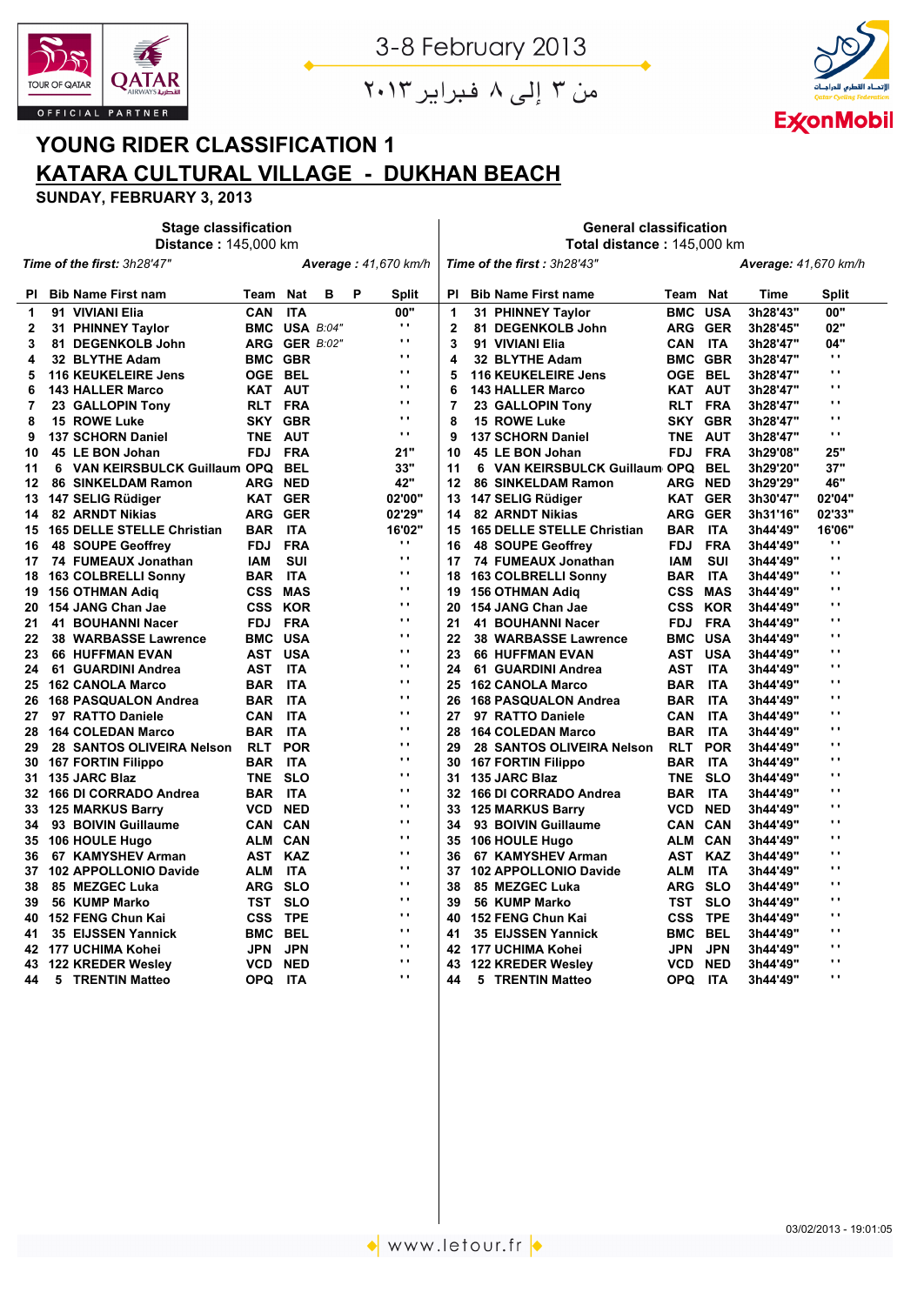

من ۳ إلى ۸ فبراير ۲۰۱۳

Ï



## **TEAM CLASSIFICATION 1 KATARA CULTURAL VILLAGE - DUKHAN BEACH**

|                | <b>Stage Classification</b>                         |             |                | <b>General Classification</b> |                                  |             |                |  |  |  |  |
|----------------|-----------------------------------------------------|-------------|----------------|-------------------------------|----------------------------------|-------------|----------------|--|--|--|--|
|                | Distance: 145,000 km                                |             |                | Total Distance: 145,000 km    |                                  |             |                |  |  |  |  |
|                | PI Team                                             | <b>Time</b> | <b>Split</b>   |                               | PI Team                          | <b>Time</b> | <b>Split</b>   |  |  |  |  |
| $\mathbf{1}$   | <b>BMC RACING TEAM</b><br>33/31/32                  | 10h26'21"   | 00"            | 1                             | <b>BMC RACING TEAM</b>           | 10h26'21"   | 00"            |  |  |  |  |
| 2              | <b>SKY PROCYCLING</b><br>12/11/18                   | 10h26'21"   | $\mathbf{r}$   | $\mathbf{2}$                  | <b>SKY PROCYCLING</b>            | 10h26'21"   | $\mathbf{r}$   |  |  |  |  |
| 3              | <b>FDJ</b><br>44 / 43 / 47                          | 10h26'21"   | $\mathbf{r}$   | 3                             | <b>FDJ</b>                       | 10h26'21"   | Ω.             |  |  |  |  |
| 4              | <b>OMEGA PHARMA-QUICK STEP</b><br>1/4/3             | 10h26'21"   | $\mathbf{r}$   | 4                             | <b>OMEGA PHARMA-QUICK STEP</b>   | 10h26'21"   | $\mathbf{r}$   |  |  |  |  |
| 5              | <b>ORICA GREENEDGE</b><br>111 / 116 / 114           | 10h26'21"   | $\mathbf{r}$ . | 5                             | <b>ORICA GREENEDGE</b>           | 10h26'21"   | $\mathbf{r}$ . |  |  |  |  |
| 6              | <b>KATUSHA TEAM</b><br>141 / 143 / 146              | 10h26'21"   | $\mathbf{r}$ . | 6                             | <b>KATUSHA TEAM</b>              | 10h26'21"   | $\mathbf{r}$ . |  |  |  |  |
| $\overline{7}$ | <b>TEAM ARGOS-SHIMANO</b><br>81/88/84               | 10h26'21"   | $\mathbf{r}$ . | $\overline{7}$                | <b>TEAM ARGOS-SHIMANO</b>        | 10h26'21"   | $\mathbf{r}$   |  |  |  |  |
| 8              | <b>VACANSOLEIL-DCM</b><br>128 / 127 / 121           | 10h26'21"   | $\mathbf{r}$   | 8                             | <b>VACANSOLEIL-DCM</b>           | 10h26'21"   | $\mathbf{r}$   |  |  |  |  |
| 9              | <b>IAM CYCLING</b><br>73/71/77                      | 10h26'32"   | 11"            | 9                             | <b>IAM CYCLING</b>               | 10h26'32"   | 11"            |  |  |  |  |
| 10             | <b>TEAM NETAPP-ENDURA</b><br>131 / 137 / 138        | 10h26'32"   | $\mathbf{r}$ . | 10                            | <b>TEAM NETAPP-ENDURA</b>        | 10h26'32"   | $\mathbf{r}$ . |  |  |  |  |
| 11             | <b>RADIOSHACK LEOPARD</b><br>26 / 23 / 24           | 10h26'42"   | 21"            | 11                            | <b>RADIOSHACK LEOPARD</b>        | 10h26'42"   | 21"            |  |  |  |  |
| 12             | <b>TEAM SAXO-TINKOFF</b><br>52/54/51                | 10h26'42"   | $\mathbf{r}$   | 12                            | <b>TEAM SAXO-TINKOFF</b>         | 10h26'42"   | $\mathbf{r}$ . |  |  |  |  |
| 13             | <b>AG2R LA MONDIALE</b><br>101 / 105 / 108          | 10h26'51"   | 30"            | 13                            | <b>AG2R LA MONDIALE</b>          | 10h26'51"   | 30"            |  |  |  |  |
| 14             | <b>ASTANA PRO TEAM</b><br>65/63/68                  | 10h26'53"   | 32"            | 14                            | <b>ASTANA PRO TEAM</b>           | 10h26'53"   | 32"            |  |  |  |  |
| 15             | <b>CANNONDALE</b><br>91 / 94 / 96                   | 10h42'23"   | 16'02"         | 15                            | <b>CANNONDALE</b>                | 10h42'23"   | 16'02"         |  |  |  |  |
| 16             | <b>CHAMPION SYSTEM</b><br>151 / 156 / 154           | 10h58'36"   | 32'15"         | 16                            | <b>CHAMPION SYSTEM</b>           | 10h58'36"   | 32'15"         |  |  |  |  |
| 17             | <b>BARDIANI VALVOLE-CSF INOX</b><br>165 / 163 / 162 | 11h14'27"   | 48'06"         | 17                            | <b>BARDIANI VALVOLE-CSF INOX</b> | 11h14'27"   | 48'06"         |  |  |  |  |
| 18             | <b>JAPAN</b><br>172 / 176 / 175                     | 11h14'27"   | $\mathbf{r}$   | 18                            | <b>JAPAN</b>                     | 11h14'27"   | $\mathbf{r}$ . |  |  |  |  |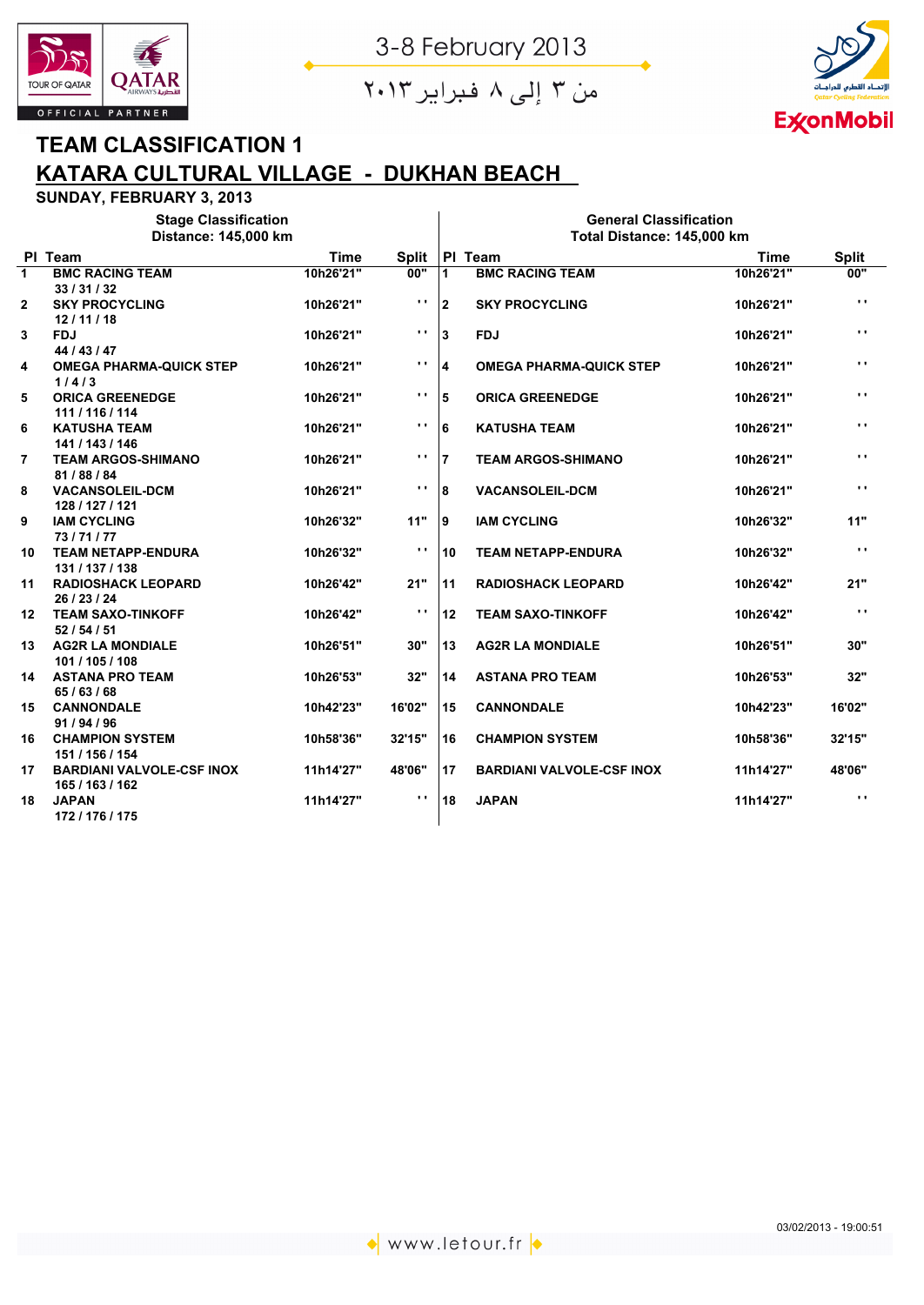

من ۳ إلى ۸ فبراير ۲۰۱۳



## **EXCELLENCE - QATAR AIRWAY 1 KATARA CULTURAL VILLAGE - DUKHAN BEACH**

| PI           | <b>Bib</b>     | <b>Name First Name</b>                              | Team       | <b>Nat</b>               | <b>Points</b> | ΡI       | <b>Bib</b> | <b>Name First Name</b>                         | <b>Team</b>       | <b>Nat</b>        | <b>Points</b> |
|--------------|----------------|-----------------------------------------------------|------------|--------------------------|---------------|----------|------------|------------------------------------------------|-------------------|-------------------|---------------|
| 1            | 33             | <b>BOOKWALTER Brent</b>                             | <b>BMC</b> | <b>USA</b>               | 1             | 67       | 86         | *SINKELDAM Ramon                               | ARG               | <b>NED</b>        | 67            |
| $\mathbf{2}$ | 73             | <b>ELMIGER Martin</b>                               | IAM        | SUI                      | 2             | 68       | 58         | <b>TOSATTO Matteo</b>                          | TST               | ITA               | 68            |
| 3            | 26             | <b>RAST Gregory</b>                                 | RLT        | SUI                      | 3             | 69       | 76         | <b>HINAULT Sébastien</b>                       | IAM               | FRA               | 69            |
| 4            | 12             | <b>EISEL Bernhard</b>                               | <b>SKY</b> | AUT                      | 4             | 70       |            | 147 *SELIG Rüdiger                             | KAT               | <b>GER</b>        | 70            |
| 5            | 91             | *VIVIANI Elia                                       | CAN        | <b>ITA</b>               | 5             | 71       | 87         | <b>STAMSNIJDER Tom</b>                         | ARG               | <b>NED</b>        | 71            |
| 6            | 1              | <b>CAVENDISH Mark</b>                               | <b>OPQ</b> | <b>GBR</b>               | 6             | 72       | 82         | *ARNDT Nikias                                  | ARG               | <b>GER</b>        | 72            |
| 7            | 52             | <b>BRESCHEL Matti</b>                               | TST        | <b>DEN</b>               | 7             | 73       | 75         | <b>GODDAERT Kristof</b>                        | IAM               | <b>BEL</b>        | 73            |
| 8            | 31             | *PHINNEY Taylor                                     | BMC        | <b>USA</b>               | 8             | 74       | 22         | <b>DEVOLDER Stijn</b>                          | RLT               | <b>BEL</b>        | 74            |
| 9            | 71             | <b>HAUSSLER Heinrich</b>                            | IAM        | <b>AUS</b>               | 9             | 75       | 96         | <b>KOREN Kristijan</b>                         | CAN               | SLO               | 75            |
| 10           | 44             | <b>LADAGNOUS Matthieu</b>                           | FDJ        | <b>FRA</b>               | 10            | 76       |            | 165 *DELLE STELLE Christian                    | <b>BAR</b>        | <b>ITA</b>        | 76            |
| 11           |                | 101 HUTAROVICH Yauheni                              | ALM        | <b>BLR</b>               | 11            | 77       | 48         | *SOUPE Geoffrey                                | <b>FDJ</b>        | <b>FRA</b>        | 77            |
| 12           | 81             | *DEGENKOLB John                                     | ARG        | <b>GER</b>               | 12            | 78       | 98         | <b>SABATINI Fabio</b>                          | CAN               | ITA               | 78            |
| 13           |                | 111 KRUOPIS Aidis                                   | OGE        | LTU                      | 13            | 79       | 42         | <b>BOUCHER David</b>                           | <b>FDJ</b>        | FRA               | 79            |
| 14           |                | 131 KLUGE Roger                                     | <b>TNE</b> | <b>GER</b>               | 14            | 80       | 74         | *FUMEAUX Jonathan                              | IAM               | SUI               | 80            |
| 15           |                | 141 KRISTOFF Alexander                              | KAT        | <b>NOR</b>               | 15            | 81       |            | 163 *COLBRELLI Sonny                           | <b>BAR</b>        | <b>ITA</b>        | 81            |
| 16           |                | 128 VAN HUMMEL Kenny Robert                         | VCD        | <b>NED</b>               | 16            | 82       |            | 156 *OTHMAN Adiq                               | <b>CSS</b>        | <b>MAS</b>        | 82            |
| 17           | 11             | <b>BOASSON HAGEN Edvald</b>                         | <b>SKY</b> | <b>NOR</b>               | 17            | 83       |            | 154 *JANG Chan Jae                             | <b>CSS</b>        | <b>KOR</b>        | 83            |
| 18           | 32             | *BLYTHE Adam                                        | BMC        | <b>GBR</b>               | 18            | 84       | 41         | *BOUHANNI Nacer                                | <b>FDJ</b>        | <b>FRA</b>        | 84            |
| 19           | 43             | <b>FISCHER Murilo Antoniobil</b>                    | <b>FDJ</b> | <b>BRA</b>               | 19            | 85       |            | <b>133 DOWNING Russell</b>                     | <b>TNE</b>        | <b>GBR</b>        | 85            |
| 20           |                | 116 *KEUKELEIRE Jens                                | <b>OGE</b> | BEL                      | 20            | 86       | 38         | *WARBASSE Lawrence                             | <b>BMC</b>        | <b>USA</b>        | 86            |
| 21           | 18             | <b>THOMAS Geraint</b>                               | <b>SKY</b> | <b>GBR</b>               | 21            | 87       | 66         | *HUFFMAN EVAN                                  | AST               | <b>USA</b>        | 87            |
| 22           | 13             | <b>HAYMAN Mathew</b>                                | <b>SKY</b> | <b>AUS</b>               | 22            | 88       | 61         | *GUARDINI Andrea                               | <b>AST</b>        | <b>ITA</b>        | 88            |
| 23           | 65             | <b>GUARNIERI Jacopo</b>                             | AST        | <b>ITA</b>               | 23            | 89<br>90 | 62         | <b>BOZIC Borut</b>                             | AST               | SLO               | 89            |
| 24<br>25     | 94<br>4        | <b>DALL'ANTONIA Tiziano</b><br><b>TERPSTRA Niki</b> | CAN        | <b>ITA</b><br><b>NED</b> | 24<br>25      | 91       |            | <b>124 MARCATO Marco</b>                       | <b>VCD</b>        | ITA<br><b>ITA</b> | 90<br>91      |
|              |                | 143 *HALLER Marco                                   | <b>OPQ</b> | <b>AUT</b>               | 26            | 92       |            | 162 *CANOLA Marco<br><b>SUTTON Christopher</b> | <b>BAR</b><br>SKY | AUS               | 92            |
| 26<br>27     |                | 146 PORSEV Alexander                                | KAT<br>KAT | <b>RUS</b>               | 27            | 93       | 17<br>92   | <b>BODNAR Maciej</b>                           | CAN               | <b>POL</b>        | 93            |
| 28           | 23             | *GALLOPIN Tony                                      | RLT        | <b>FRA</b>               | 28            | 94       |            | 168 *PASQUALON Andrea                          | <b>BAR</b>        | <b>ITA</b>        | 94            |
| 29           |                | 127 RUIJGH Rob                                      | VCD        | <b>NED</b>               | 29            | 95       |            | 104 BERARD Julien                              | ALM               | <b>FRA</b>        | 95            |
| 30           | 88             | <b>VEELERS Tom</b>                                  | ARG        | <b>NED</b>               | 30            | 96       | 97         | <b>*RATTO Daniele</b>                          | CAN               | ITA               | 96            |
| 31           |                | 37 VAN AVERMAET Greg                                | BMC        | <b>BEL</b>               | 31            | 97       |            | 161 MODOLO Sacha                               | <b>BAR</b>        | <b>ITA</b>        | 97            |
| 32           | 47             | <b>ROLLIN Dominique</b>                             | FDJ        | <b>CAN</b>               | 32            | 98       |            | 115 DAVIS Allan                                | OGE               | AUS               | 98            |
| 33           | 15             | *ROWE Luke                                          | SKY        | <b>GBR</b>               | 33            | 99       |            | 164 *COLEDAN Marco                             | <b>BAR</b>        | <b>ITA</b>        | 99            |
| 34           |                | 114 COOKE Baden                                     | <b>OGE</b> | <b>AUS</b>               | 34            | 100      |            | 53 CANTWELL Jonathan                           | TST               | AUS               | 100           |
| 35           | 3              | <b>STYBAR Zdenek</b>                                | <b>OPQ</b> | <b>CZE</b>               | 35            |          |            | 101 134 EICHLER Markus                         | TNE               | <b>GER</b>        | 101           |
| 36           | 36             | <b>SCHAR Michael</b>                                | <b>BMC</b> | <b>SUI</b>               | 36            |          |            | 102 153 FRIEDEMANN Matthias                    | <b>CSS</b>        | <b>GER</b>        | 102           |
| 37           | 84             | <b>DE KORT Koen</b>                                 | ARG        | <b>NED</b>               | 37            |          |            | 103 144 ISAICHEV Vladimir                      | KAT               | <b>RUS</b>        | 103           |
| 38           | 54             | <b>JORGENSEN Jonas</b>                              | TST        | <b>DEN</b>               | 38            |          |            | 104 112 BEPPU Fumiyuki                         | OGE               | <b>JPN</b>        | 104           |
| 39           |                | 121 FLECHA Juan Antonio                             | VCD        | <b>ESP</b>               | 39            |          |            | 105 172 HATANAKA Yusuke                        | <b>JPN</b>        | <b>JPN</b>        | 105           |
| 40           |                | 137 *SCHORN Daniel                                  | <b>TNE</b> | <b>AUT</b>               | 40            |          |            | 106 103 BAGDONAS Gediminas                     | ALM               | LTU               | 106           |
| 41           | 46             | <b>OFFREDO Yoann</b>                                | <b>FDJ</b> | <b>FRA</b>               | 41            | 107      | 28         | *SANTOS OLIVEIRA Nelson                        | RLT               | <b>POR</b>        | 107           |
| 42           |                | <b>105 CHAINEL Steve</b>                            | ALM        | <b>FRA</b>               | 42            |          |            | 108 167 *FORTIN Filippo                        | <b>BAR</b>        | <b>ITA</b>        | 108           |
| 43           |                | 63 GRIVKO Andriy                                    | AST        | <b>UKR</b>               | 43            |          |            | 109 135 *JARC Blaz                             | TNE               | <b>SLO</b>        | 109           |
| 44           |                | 138 VOSS Paul                                       | TNE        | <b>GER</b>               | 44            |          |            | 110 166 *DI CORRADO Andrea                     | <b>BAR</b>        | <b>ITA</b>        | 110           |
| 45           | 77             | <b>HOLLENSTEIN Reto</b>                             | <b>IAM</b> | SUI                      | 45            |          |            | 111 125 *MARKUS Barry                          | <b>VCD</b>        | <b>NED</b>        | 111           |
| 46           |                | <b>151 BRAMMEIER Matt</b>                           | <b>CSS</b> | <b>IRL</b>               | 46            |          |            | 112 117 LANCASTER Brett Daniel                 | <b>OGE</b>        | <b>AUS</b>        | 112           |
| 47           | 14             | <b>RASCH Gabriel</b>                                | <b>SKY</b> | <b>NOR</b>               | 47            |          |            | 113 107 IGLINSKIY Valentin                     | ALM               | <b>KAZ</b>        | 113           |
| 48           | 45             | *LE BON Johan                                       | <b>FDJ</b> | <b>FRA</b>               | 48            |          |            | 114 27 ROULSTON Hayden                         | <b>RLT</b>        | <b>NZL</b>        | 114           |
| 49           | 24             | <b>IRIZAR Markel</b>                                | <b>RLT</b> | <b>ESP</b>               | 49            |          |            | 115 145 KUCHYNSKI Aliaksandr                   | KAT               | <b>BLR</b>        | 115           |
| 50           | 68             | <b>MURAVYEV Dmitriy</b>                             | <b>AST</b> | KAZ                      | 50            |          |            | 116 176 SUZUKI Yuzuru                          | <b>JPN</b>        | <b>JPN</b>        | 116           |
| 51           | 16             | <b>STANNARD lan</b>                                 | <b>SKY</b> | <b>GBR</b>               | 51            |          |            | 117 93 *BOIVIN Guillaume                       | <b>CAN</b>        | <b>CAN</b>        | 117           |
| 52           | $\mathbf{2}$   | <b>KEISSE IIjo</b>                                  | OPQ        | <b>BEL</b>               | 52            |          |            | 118 64 GRUZDEV Dmitriy                         | <b>AST</b>        | <b>KAZ</b>        | 118           |
| 53           |                | <b>148 SMUKULIS Gatis</b>                           | KAT        | LAT                      | 53            |          |            | 119 106 *HOULE Hugo                            | ALM               | <b>CAN</b>        | 119           |
| 54           | 51             | <b>BENNATI Daniele</b>                              | TST        | <b>ITA</b>               | 54            | 120      |            | 67 *KAMYSHEV Arman                             | <b>AST</b>        | <b>KAZ</b>        | 120           |
| 55           | 78             | <b>LANG Pirmin</b>                                  | <b>IAM</b> | SUI                      | 55            |          |            | 121 57 LUND Anders                             | TST               | <b>DEN</b>        | 121           |
| 56           | 83             | <b>CURVERS Roy</b>                                  | ARG        | <b>NED</b>               | 56            | 122      |            | 34 CUMMINGS Stephen                            | <b>BMC</b>        | <b>GBR</b>        | 122           |
| 57           | $\overline{7}$ | <b>VANDENBERGH Stijn</b>                            | OPQ        | <b>BEL</b>               | 57            |          |            | 123 157 TRAKSEL Bobbie                         | <b>CSS</b>        | <b>NED</b>        | 123           |
| 58           |                | 108 MINARD Sébastien                                | ALM        | <b>FRA</b>               | 58            |          |            | 124 102 *APPOLLONIO Davide                     | ALM               | <b>ITA</b>        | 124           |
| 59           | 21             | <b>CANCELLARA Fabian</b>                            | <b>RLT</b> | SUI                      | 59            | 125      |            | 85 *MEZGEC Luka                                | ARG               | <b>SLO</b>        | 125           |
| 60           | 8              | <b>VELITS Martin</b>                                | <b>OPQ</b> | <b>SVK</b>               | 60            |          |            | 126 118 MOURIS Jens                            | <b>OGE</b>        | <b>NED</b>        | 126           |
| 61           |                | 136 SCHILLINGER Andreas                             | <b>TNE</b> | <b>GER</b>               | 61            |          |            | 127 175 SHIMIZU Miyataka                       | <b>JPN</b>        | <b>JPN</b>        | 127           |
| 62           | 6              | *VAN KEIRSBULCK Guillaume                           | OPQ        | <b>BEL</b>               | 62            | 128      | 56         | *KUMP Marko                                    | TST               | <b>SLO</b>        | 128           |
| 63           |                | 132 DEMPSTER Zakkari                                | TNE        | AUS                      | 63            |          |            | 129 152 *FENG Chun Kai                         | <b>CSS</b>        | <b>TPE</b>        | 129           |
| 64           |                | 123 LAGUTIN Sergey                                  | VCD        | <b>UZB</b>               | 64            |          |            | 130 171 SANO Junya                             | <b>JPN</b>        | <b>JPN</b>        | 130           |
| 65           |                | 25 POPOVYCH Yaroslav                                | <b>RLT</b> | <b>UKR</b>               | 65            | 131      | 35         | *EIJSSEN Yannick                               | <b>BMC</b>        | <b>BEL</b>        | 131           |
| 66           |                | 142 BRUTT Pavel                                     | <b>KAT</b> | <b>RUS</b>               | 66            | 132      |            | 55 KROON Karsten                               | <b>TST</b>        | <b>NED</b>        | 132           |

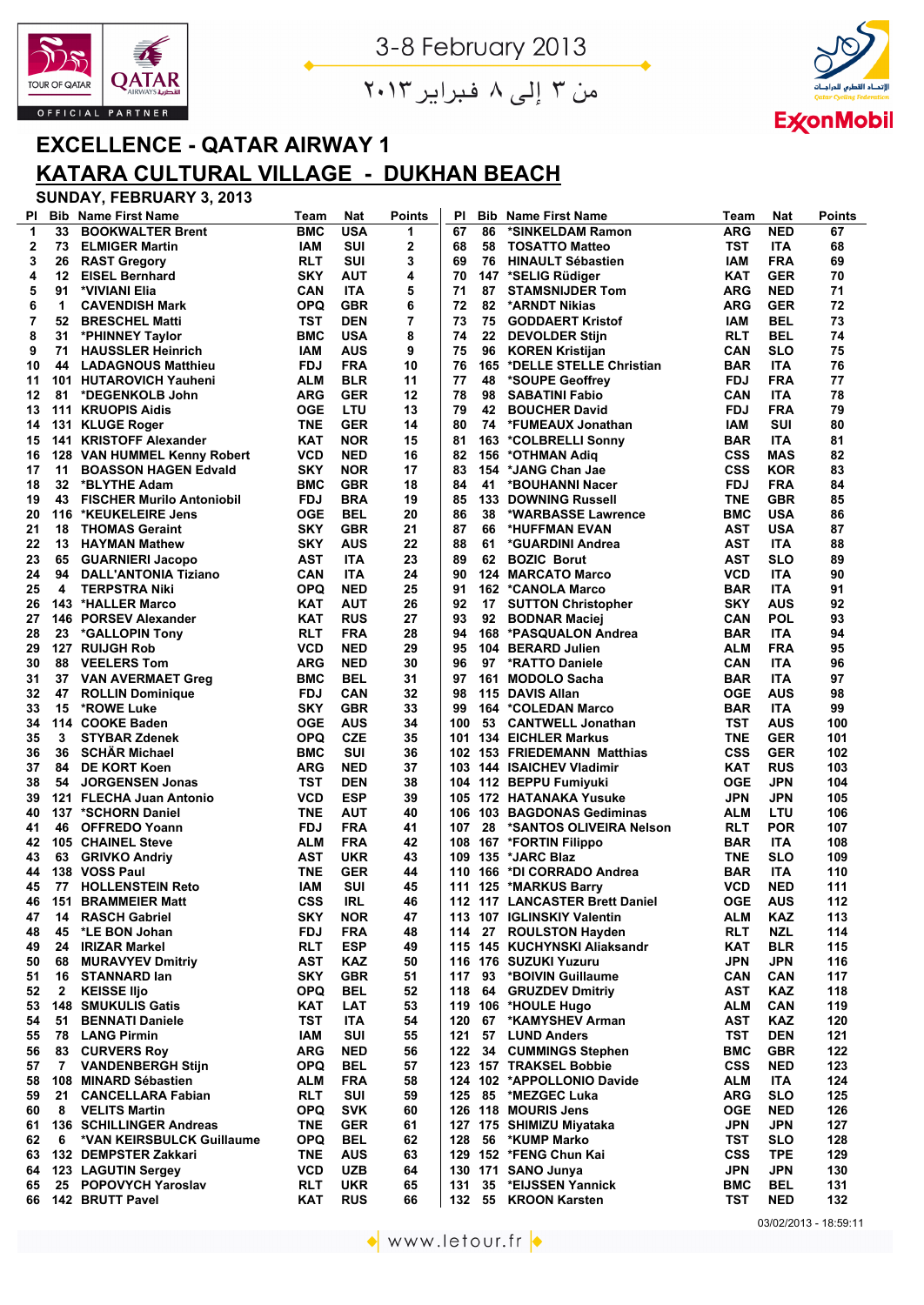





## **EXCELLENCE - QATAR AIRWAY 1 KATARA CULTURAL VILLAGE - DUKHAN BEACH**

## **SUNDAY, FEBRUARY 3, 2013**

|     |    | <b>PI</b> Bib Name First Name | Team       | <b>Nat</b> | <b>Points</b> | ΡI | <b>Bib Name First Name</b> | Team | <b>Nat</b> | <b>Points</b> |
|-----|----|-------------------------------|------------|------------|---------------|----|----------------------------|------|------------|---------------|
|     |    | 133 177 *UCHIMA Kohei         | JPN        | JPN        | 133           |    |                            |      |            |               |
|     |    | 134 122 *KREDER Wesley        | <b>VCD</b> | <b>NED</b> | 134           |    |                            |      |            |               |
|     |    | 135 126 MOL Wouter            | <b>VCD</b> | <b>NED</b> | 135           |    |                            |      |            |               |
|     |    | 136 95 DE MARCHI Alessandro   | <b>CAN</b> | ITA        | 136           |    |                            |      |            |               |
|     |    | 137 173 MORI Kazuhuro         | JPN        | <b>JPN</b> | 137           |    |                            |      |            |               |
|     |    | 138 174 NISHITANI Taiji       | JPN        | <b>JPN</b> | 138           |    |                            |      |            |               |
|     |    | 139 158 XU Gang               | <b>CSS</b> | <b>CHN</b> | 139           |    |                            |      |            |               |
|     |    | 140 72 BANDIERA Marco         | IAM        | ITA        | 140           |    |                            |      |            |               |
|     |    | 141 155 JIAO Pengda           | <b>CSS</b> | <b>CHN</b> | 141           |    |                            |      |            |               |
| 142 | -5 | *TRENTIN Matteo               | <b>OPQ</b> | ITA        | 142           |    |                            |      |            |               |

◆ www.letour.fr <mark>◆</mark>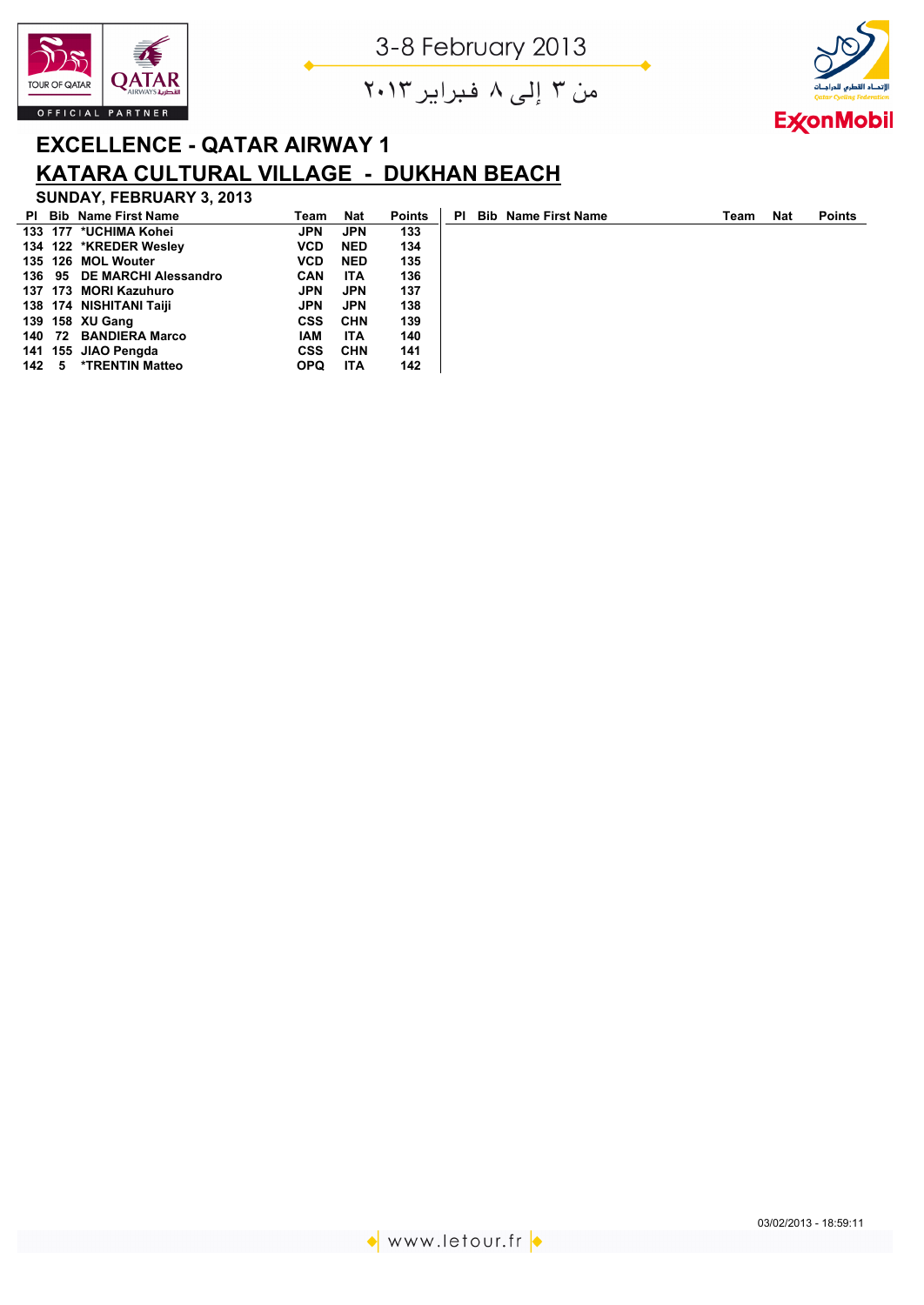







## **1 ère étape (145 Km) KATARA CULTURAL VILLAGE DUKHAN BEACH Dimanche 3 Février 2013**

 **1st stage (145 Km) KATARA CULTURAL VILLAGE DUKHAN BEACH Sunday 3 February 2013** 

#### **COMMUNIQUE DU JURY DES COMMISSAIRES N° 1**

Article 12.1.040.28

Non respect des instructions des commissaires Amende de 100 CHF Au directeur sportif : **STEWART Jackson** (BMC) USA 19800630

Le Jury des Commissaires

## **2 Nd stage : AL RUFAA STREET (Team Time-Trial)**

°°°°°°°°°

#### **TRANSFER**

**Transfer** : from Ritz Carlton take the direction to Al Khor, by the official station to the left, then right, then left in the direction to Dukhan.

**Distance** : 25 km

**Transfer** : 20 mn

## **Depart of convoy "mechanics + material" : 12:45hr (not 12:15hr)**

## **Depart of convoy "teams + organisation" : 13:15hr (not 12:45hr)**

Meeting at start : Al Rufaa Roundabout

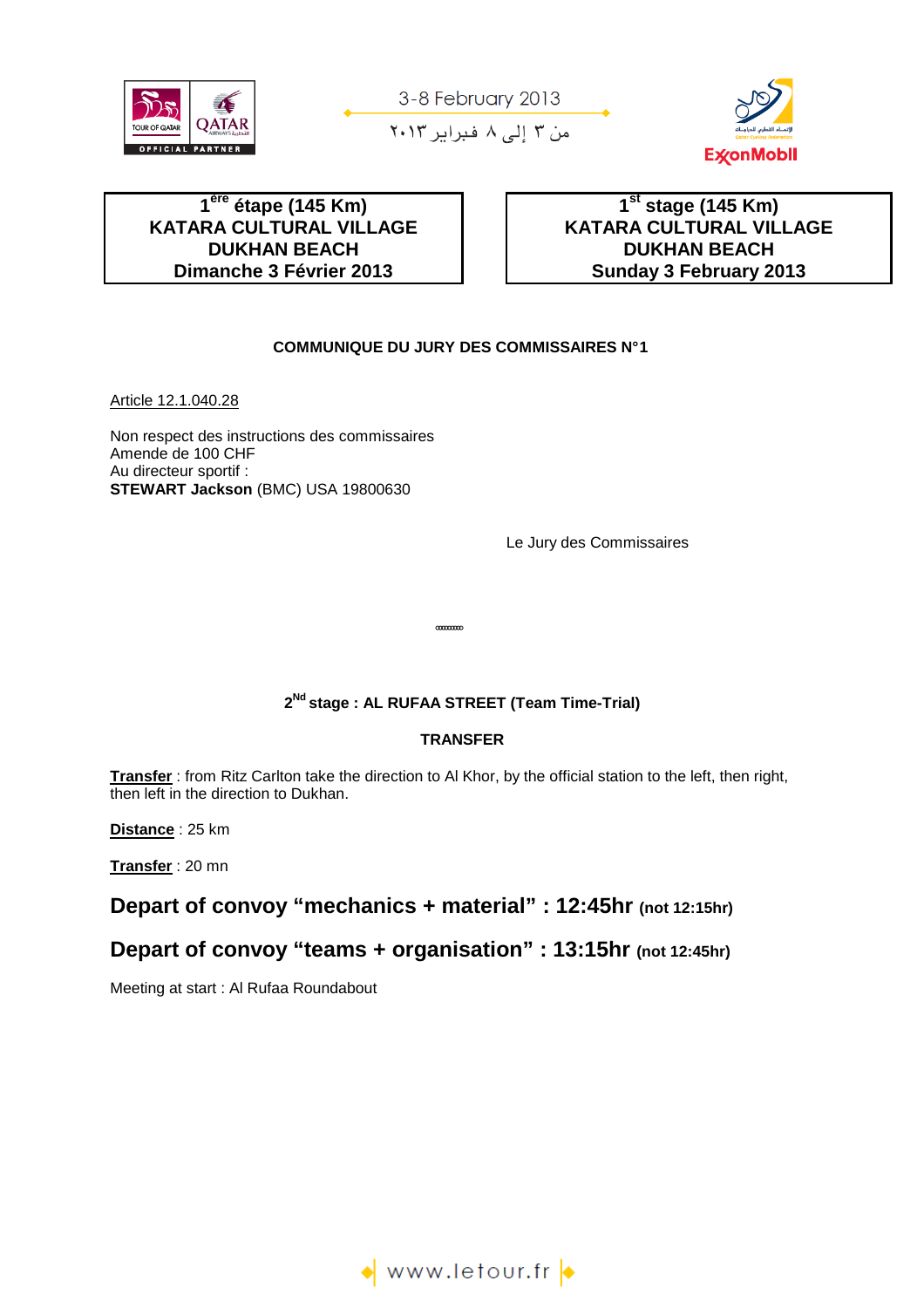



من ۳ إلى ۸ فبراير ۲۰۱۳

# **RECAPITULATIF DES BONIFICATIONS 1 KATARA CULTURAL VILLAGE - DUKHAN BEACH**

**SUNDAY, FEBRUARY 3, 2013**

|                                     |                                             | <b>Stage</b>                                                                                                                                                              |     |                                                                                                          |                                        | <b>Total stage</b>    |                                         |                                                                                                                                                                                 |                                                                                                                      |                                                                                  |                                               |  |  |
|-------------------------------------|---------------------------------------------|---------------------------------------------------------------------------------------------------------------------------------------------------------------------------|-----|----------------------------------------------------------------------------------------------------------|----------------------------------------|-----------------------|-----------------------------------------|---------------------------------------------------------------------------------------------------------------------------------------------------------------------------------|----------------------------------------------------------------------------------------------------------------------|----------------------------------------------------------------------------------|-----------------------------------------------|--|--|
| ΡI                                  | <b>Bib</b>                                  | Name First name                                                                                                                                                           | Nat | Team                                                                                                     | <b>Bonif</b>                           | <b>PI</b>             | <b>Bib</b>                              | Name First name                                                                                                                                                                 | Nat                                                                                                                  | Team                                                                             | <b>Bonif</b>                                  |  |  |
| 2<br>3<br>Dukhan - km 110<br>2<br>3 | 141<br>12 <sup>12</sup><br>12.<br>81<br>31. | Oryx Farm - km 40.5<br>31 PHINNEY Taylor<br><b>KRISTOFF Alexander</b><br><b>EISEL Bernhard</b><br><b>EISEL Bernhard</b><br><b>DEGENKOLB John</b><br><b>PHINNEY Taylor</b> |     | <b>USA BMC</b><br><b>NOR KAT</b><br><b>AUT SKY</b><br><b>AUT SKY</b><br><b>GER ARG</b><br><b>USA BMC</b> | 03"<br>02"<br>01"<br>03"<br>02"<br>01" | 2<br>3<br>4<br>5<br>6 | 33<br>73<br>31<br>26<br>12<br>141<br>81 | <b>BOOKWALTER Brent</b><br><b>ELMIGER Martin</b><br><b>PHINNEY Taylor</b><br><b>RAST Gregory</b><br><b>EISEL Bernhard</b><br><b>KRISTOFF Alexander</b><br><b>DEGENKOLB John</b> | <b>USA</b><br>SUI<br><b>USA</b><br>SUI<br><b>AUT</b><br><b>NOR</b><br><b>GER</b><br><b>Total Bonifications : 32"</b> | <b>BMC</b><br>IAM<br><b>BMC</b><br><b>RLT</b><br><b>SKY</b><br>KAT<br><b>ARG</b> | 10"<br>06"<br>04"<br>04"<br>04"<br>02"<br>02" |  |  |
|                                     |                                             | Finish - Dukhan Beach - km 145                                                                                                                                            |     |                                                                                                          |                                        |                       |                                         |                                                                                                                                                                                 |                                                                                                                      |                                                                                  |                                               |  |  |
| $\mathbf{2}$<br>3                   | 33.<br>73.<br>26.                           | <b>BOOKWALTER Brent</b><br><b>ELMIGER Martin</b><br><b>RAST Gregory</b>                                                                                                   |     | <b>USA BMC</b><br><b>SUI IAM</b><br><b>SUI RLT</b>                                                       | 10"<br>06"<br>04"                      |                       |                                         |                                                                                                                                                                                 |                                                                                                                      |                                                                                  |                                               |  |  |

03/02/2013 - 19:00:00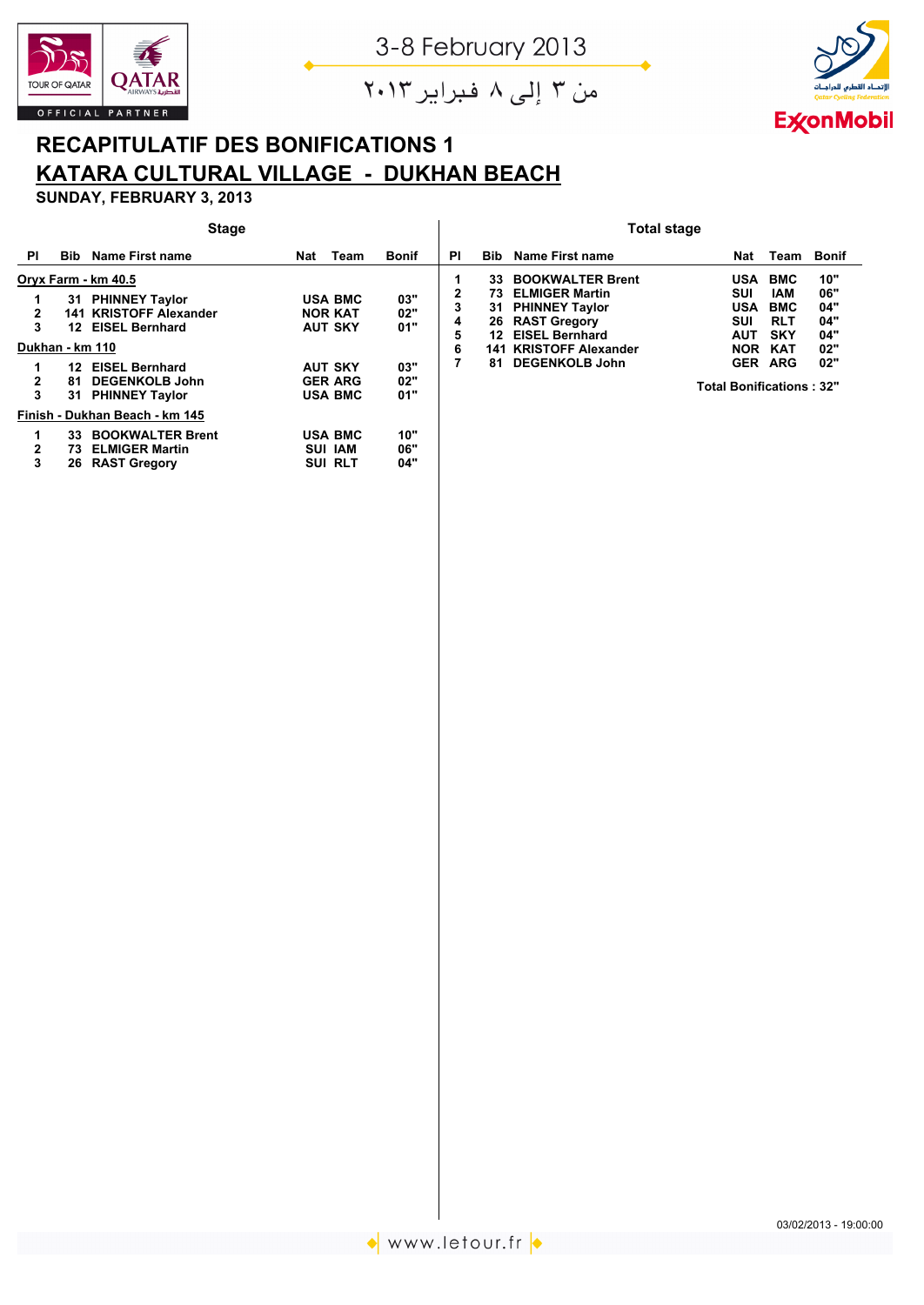





## **START ORDER 2**

## **AL RUFAA STREET - TEAM TIME TRIAL**

**MONDAY, FEBRUARY 4, 2013** *Distance : 14,000 km*

| Order            | <b>Bib</b>   | <b>Heure</b> |            | Team                             | Country    |
|------------------|--------------|--------------|------------|----------------------------------|------------|
| 1                | 18           | 14:45:00     | <b>JPN</b> | <b>JAPAN</b>                     | <b>JPN</b> |
| $\mathbf{2}$     | 17           | 14:48:00     | <b>BAR</b> | <b>BARDIANI VALVOLE-CSF INOX</b> | <b>ITA</b> |
| 3                | 16           | 14:51:00     | <b>CSS</b> | <b>CHAMPION SYSTEM</b>           | <b>CHN</b> |
| 4                | 10           | 14:54:00     | <b>CAN</b> | <b>CANNONDALE</b>                | <b>ITA</b> |
| 5                | 7            | 14:57:00     | <b>AST</b> | <b>ASTANA PRO TEAM</b>           | <b>KAZ</b> |
| 6                | 11           | 15:00:00     | <b>ALM</b> | <b>AG2R LA MONDIALE</b>          | <b>FRA</b> |
| $\overline{7}$   | 6            | 15:03:00     | <b>TST</b> | <b>TEAM SAXO-TINKOFF</b>         | <b>DEN</b> |
| 8                | 3            | 15:06:00     | <b>RLT</b> | <b>RADIOSHACK LEOPARD</b>        | <b>LUX</b> |
| $\boldsymbol{9}$ | 14           | 15:09:00     | TNE        | TEAM NETAPP-ENDURA               | <b>GER</b> |
| 10               | 8            | 15:12:00     | IAM        | <b>IAM CYCLING</b>               | <b>SUI</b> |
| 11               | 13           | 15:15:00     | <b>VCD</b> | <b>VACANSOLEIL-DCM</b>           | <b>NED</b> |
| 12               | 9            | 15:18:00     | <b>ARG</b> | <b>TEAM ARGOS-SHIMANO</b>        | <b>NED</b> |
| 13               | 15           | 15:21:00     | <b>KAT</b> | <b>KATUSHA TEAM</b>              | <b>RUS</b> |
| 14               | 12           | 15:24:00     | <b>OGE</b> | <b>ORICA GREENEDGE</b>           | <b>AUS</b> |
| 15               | 1            | 15:27:00     | <b>OPQ</b> | <b>OMEGA PHARMA-QUICK STEP</b>   | <b>BEL</b> |
| 16               | 5            | 15:30:00     | <b>FDJ</b> | <b>FDJ</b>                       | <b>FRA</b> |
| 17               | $\mathbf{2}$ | 15:33:00     | <b>SKY</b> | <b>SKY PROCYCLING</b>            | <b>GBR</b> |
| 18               | 4            | 15:36:00     | <b>BMC</b> | <b>BMC RACING TEAM</b>           | <b>USA</b> |